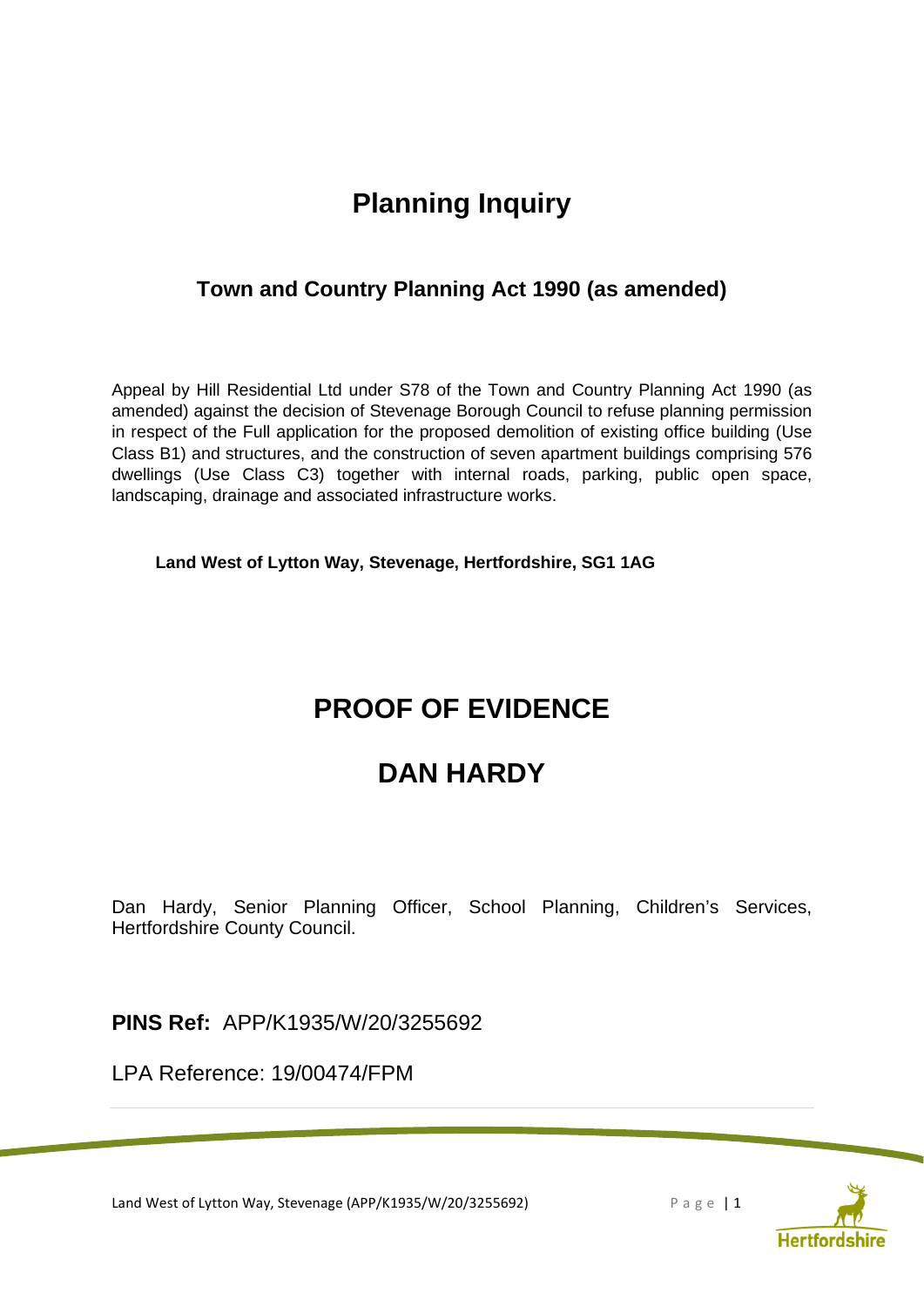## HERTFORDSHIRE COUNTY COUNCIL – PROOF OF EVIDENCE

## **QUALIFICATIONS AND EXPERIENCE**

My name is Dan Hardy. I have a BEng (Hons). I have 20 years experience in the public sector. My current role is Senior Planning Officer, School Planning, Children's Services, Hertfordshire County Council. In this role I am primarily responsible for School Place Planning in the west of Hertfordshire.

I am not a statistician or data scientist but work closely with colleagues from the data scientist team who maintain the Model and have undertaken the PYS. Where necessary I have included in this proof material directly from, or drawn from the input and expertise of, data scientists, particularly Dr Tony Bennetts, Business Intelligence Analyst within our Community Intelligence & Data Science Team, and have acknowledged where that is the case.

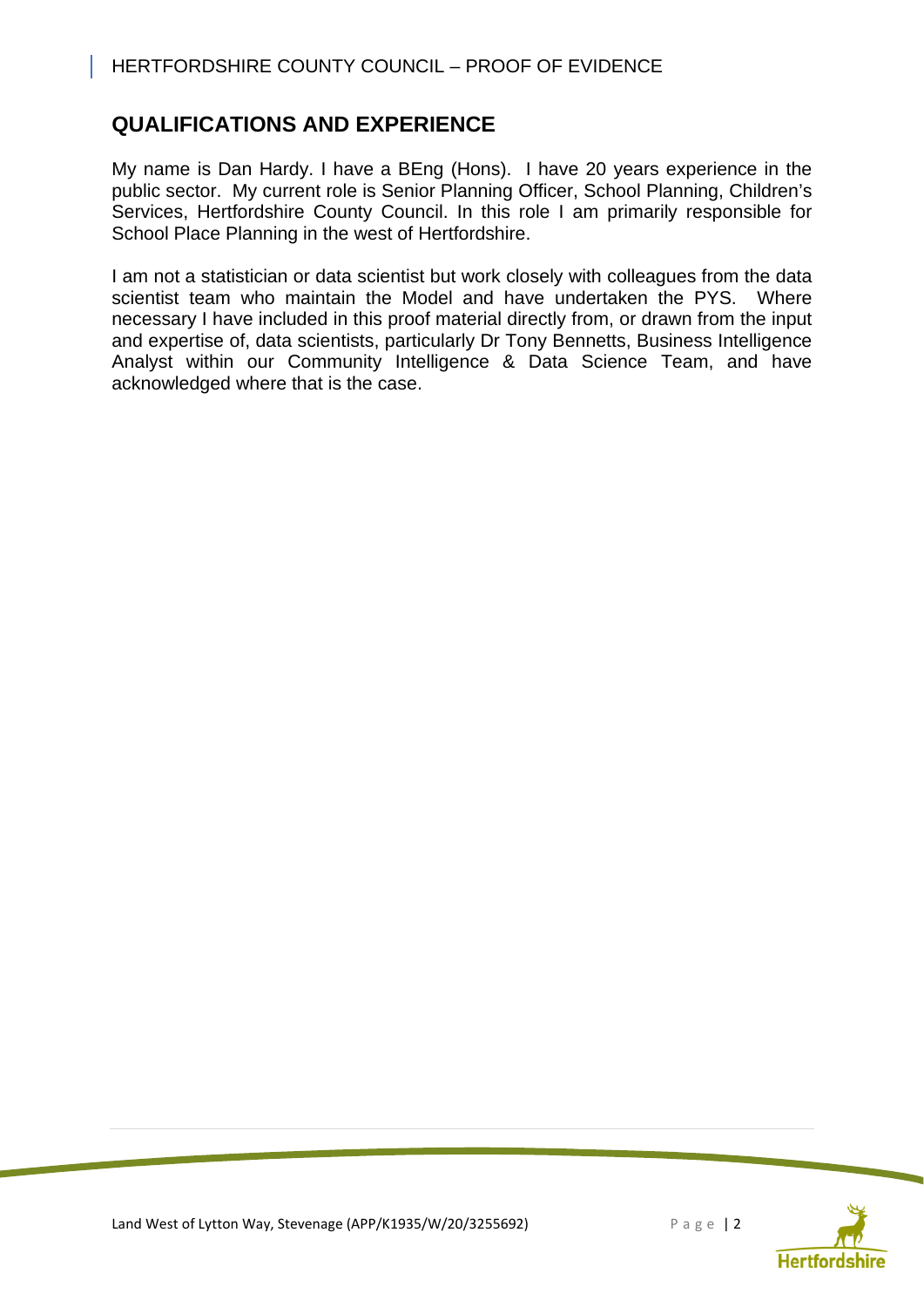## **1. Introduction**

- 1.1. The purpose of this proof of evidence is to explain how the County Council has projected the pupil yield arising from the Lytton Way development for the purpose of calculating a contribution towards education provision.
- 1.2. This proof of evidence is intended to cover the points made regarding pupil yield in the Appellant's education note dated 25 March 2021 and received by the Council on 17 May 2021. In particular, it explains, at a summary level, how the Hertfordshire Demographic Model ("the Model" or "HDM"), as adjusted to align with emerging outputs from the Pupil Yield Survey ("the PYS"), works in its practical application. The proof confirms the (adjusted) Model's application to the Lytton Way application and confirms that the assumptions used in the model and the outputs are reasonable and form a sound bass for the level of education contribution sought by the County Council.
- 1.3. This proof of evidence is structured in the following way:
	- An executive summary
	- A summary of the HDM.
	- A summary of the PYS.
	- A summary as to how the HDM is controlled to the PYS.
	- A summary as to how SG1 and BHS mainstream primary yields were calculated.
	- Comparison of Lytton Way projected mainstream primary yield to the county average urban high-density development flatted yield per 100 dwellings.
	- Conclusion.

## **2. Executive summary.**

- 2.1. The appellants case focusses on an education note within which mainstream pupil yields are compared between the Lytton Way development and other sites in Stevenage for which primary education contributions have been sought towards the same project. Specifically, those sites known as SG1 (planning application reference number 19/00743/FPM) and BHS (The Former BHS Store 7 The Forum, planning application reference number 19/00647/FPM).
- 2.2. The appellant's Education Note assumes that the assessments made for SG1 and BHS used the Hertfordshire Development Model and that therefore the primary education contributions requested can be directly compared between sites. The challenge is premised on this comparison. However, this assumption is not correct. Whilst Lytton Way was assessed using the Model, neither SG1 nor BHS were as the latter two planning applications were submitted and

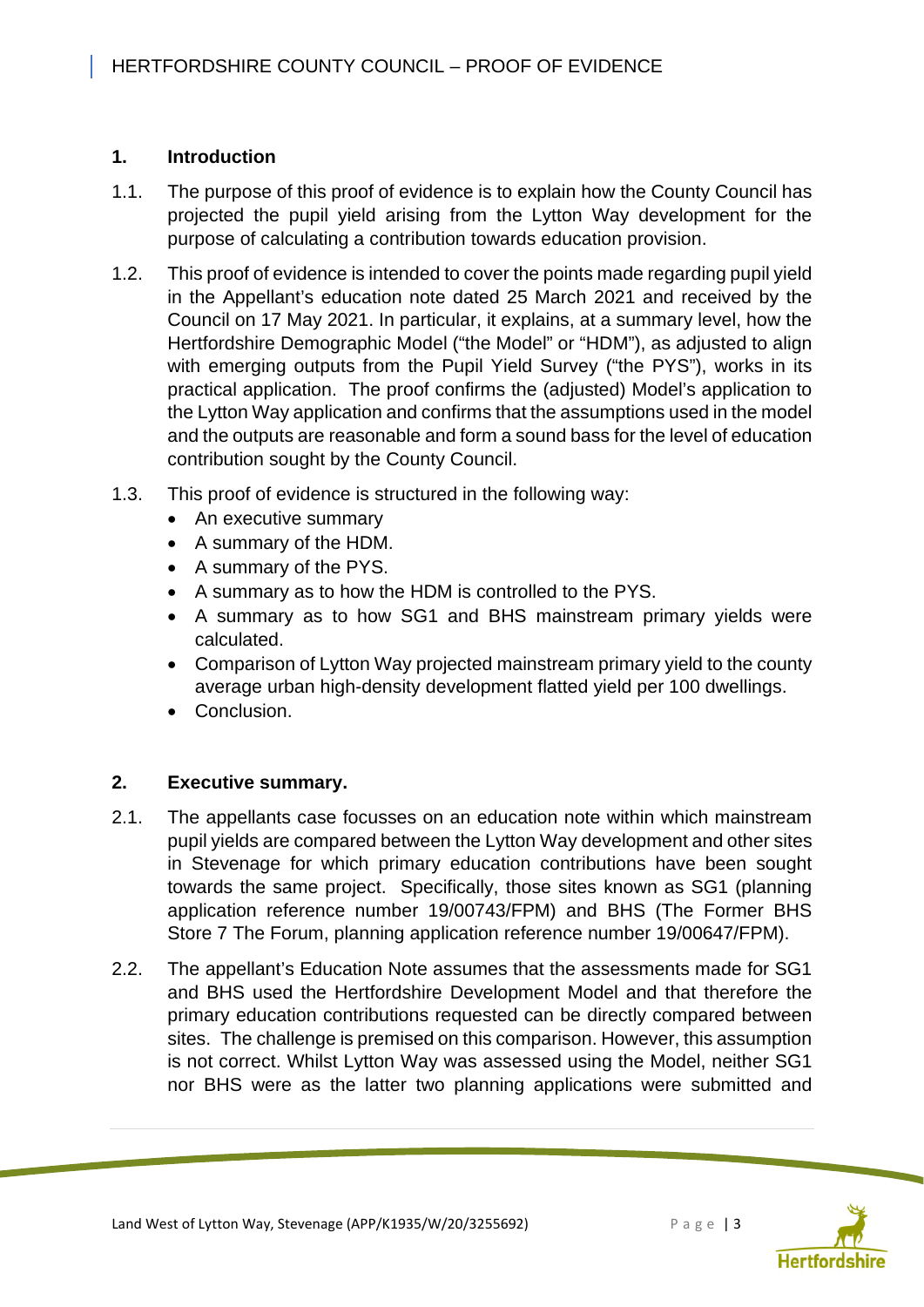considered by the county council during a transition phase in which the Model was not available.

- 2.3. This transition phase covered a period in summer 2020, between the county council reviewing the initial findings from its PYS and integrating these conclusions into the HDM to ensure charging was as fair and directly related in scale as possible, and therefore meet the statutory CIL tests for seeking planning obligations. Unfortunately, the work needed to introduce these updates to the Model was significant and as such there was a short period in which it was not available for use as a small number of planning applications were prepared, considered and determined.
- 2.4. The SG1 and BHS developments were therefore considered, and financial contributions calculated, using a simpler, ad-hoc methodology. The financial contributions requested were therefore lower than would otherwise have been the case should the PYS controlled HDM have been applied. The updated Model, aligned with emerging PYS data, did not become available for use until September 2020.
- 2.5. The final, revised primary education contribution for the Lytton Way development was confirmed by the county council to Stevenage Borough Council in October 2020, at which point the revised HDM was available and being used to calculate potential pupil yields and mitigation costs. The Model has been used to calculate contributions for new developments across the county since this point and its use in the Lytton Way case is therefore consistent with the approach taken for other developments in both Stevenage and other district/borough councils in Hertfordshire.
- 2.6. The authority is confident that the methodology applied to Lytton Way and the requested contribution is robust, reasonable and proportional.
- 2.7. The Appellant appears to criticise the County Council for not providing the full model. It states in its Education Note at para. 3.1 that the contribution sought is "is not justified given that access to the model and understanding of the application of child yields is not forthcoming and hence it is not possible to interrogate or accurately assess the model outputs.".
- 2.8. I disagree with this statement. There are publicly available documents which explain, in further detail, how the Model operates and the underlying data that informs it, the PYS process and how the emerging PYS data has been applied to calibrate the Model. On this basis release of the model would not provide any greater understanding of how pupil yields were calculated for the Lytton Way development.

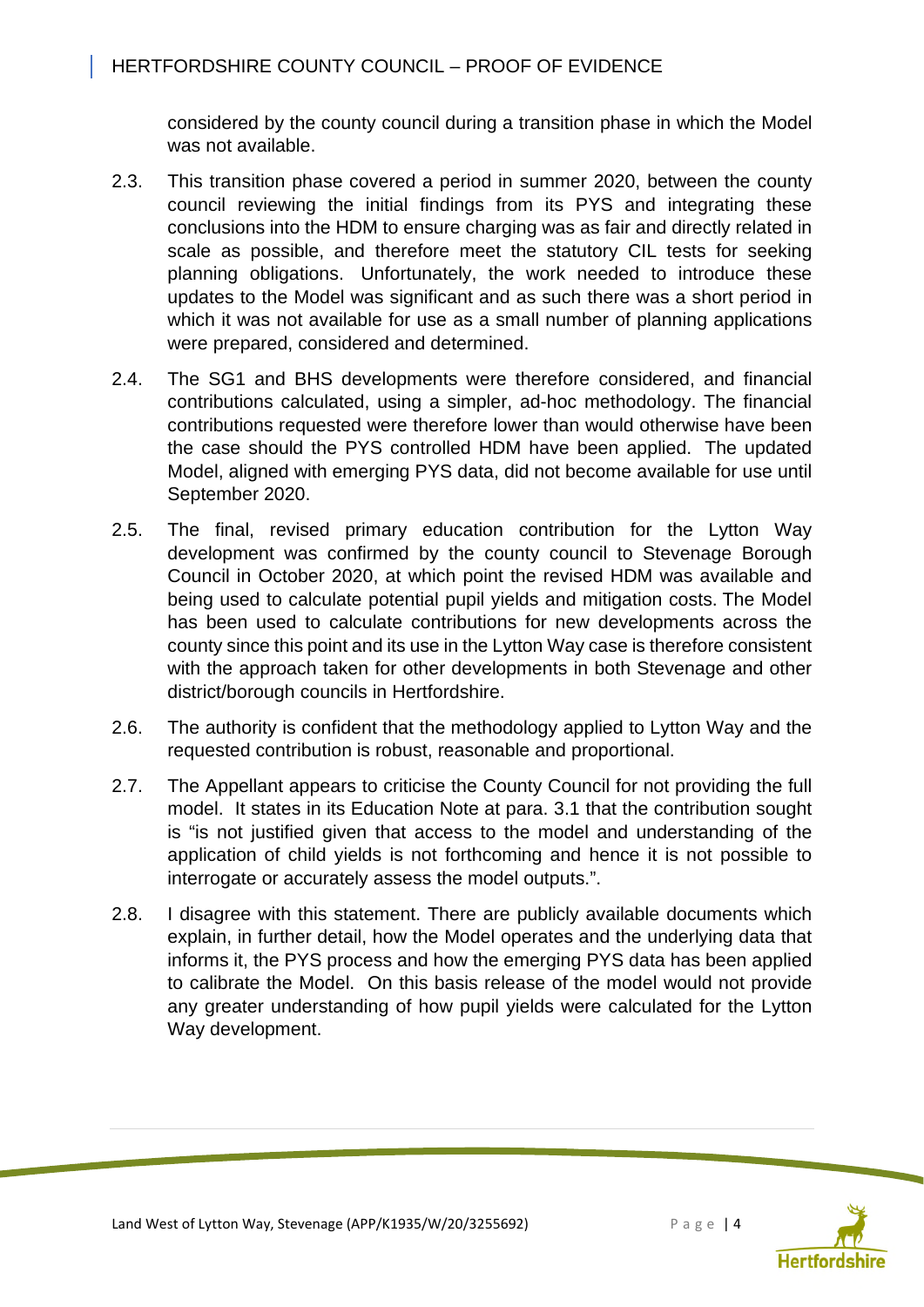## **3. SUMMARY OF THE HERTFORDSHIRE DEVELOPMENT MODEL (HDM).**

- 3.1. In this section I set out a summary of the Hertfordshire Development Model. In this section I have relied primarily upon information provided by our Community Intelligence & Data Science Team, Improvement & Technology, Resources.
- 3.2. Historically, estimates of early years, primary and secondary pupil yields arising from new housing developments have been debatable between authorities and developers and data to support these negotiations has often been limited<sup>1</sup>. Published literature indicates that the key metrics applied in calculating child yield are dwelling type, number of bedrooms and, dwelling tenure (Open Market or Affordable/Social Rented)<sup>2</sup>. However, it is broadly acknowledged that the exact number of children to live in a new housing development can be nearly impossible to predict due to the wide range of factors that affect the outcome<sup>3</sup>.
- 3.3. A census is considered the most comprehensive and accurate survey of the population, it's characteristics at the time it is taken and, the dwellings/household stock. Public services such as schools, health, roads and libraries amongst others need to be planned and a census provides information that government needs to develop such policies and allocate funding. Whilst, since the 2011 census, there has been substantial improvement in statistical information at small level geographies significant barriers still exist in sourcing individual dwelling tenure and bed size data. At current time no equivalent, detailed information exists to replace that available only from a census.
- 3.4. The HDM was originally created during the mid-2000's utilising 2001 census data and a national housing study regarding the assumed relationship between dwelling number of rooms and bedrooms. It has since been updated to reflect 2011 Census data.
- 3.5. The HDM utilises 2011 Census commissioned customised data outputs for All Households and Migrant Households which provides information relating to the number of persons by age versus total number of households, or it can be broken down by dwelling bed size, type and tenure (or any combination thereof). The All Households tables represent the wider population to which it is expected that a development will conform over time whilst, the wholly moving (migrant) households represents those persons whom move, or migrate, to a development. The HDM therefore allows for the population likely to be resident





<sup>1</sup> Hollis, J. 2005. Data Management and Analysis Group – Child Yield. DMAG Briefing 2005/25 August 2005.

<sup>2</sup> For example: Hollis, J. 2005. Data Management and Analysis Group – Child Yield. DMAG Briefing 2005/25 August 2005.and, Greater London Authority (GLA). 2005. Child Yield. Data Management and Analysis Group (DMAG) Briefing 2005 / 25 – August 2005.

<sup>&</sup>lt;sup>3</sup> Rockwell, J., Vargas, N., Vanis, C. and, Chou, S. 2005. Evaluation of Child Yield Within Recently Completed Housing Developments in the Borough of Brent. Worcester Polytechnic Institute.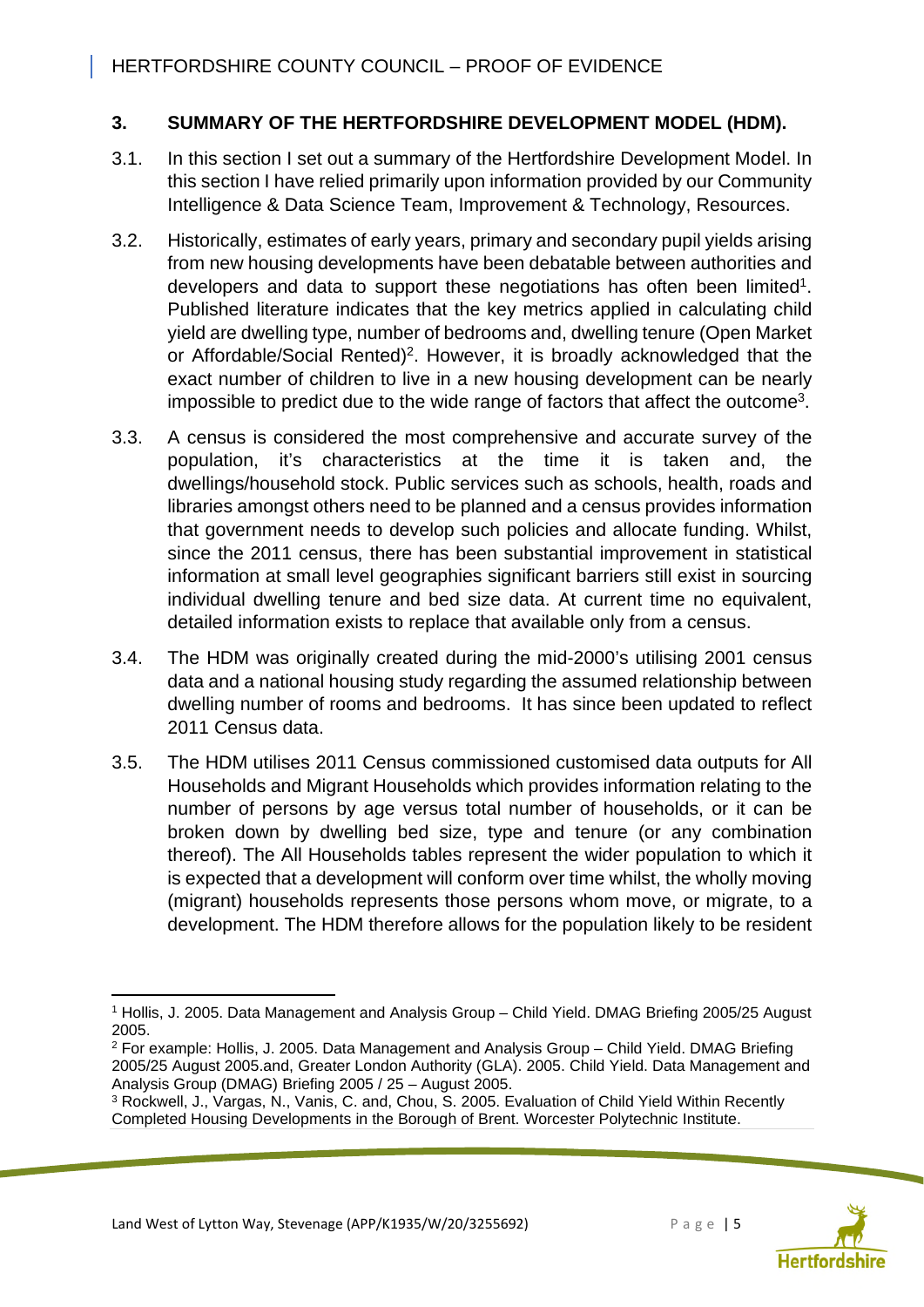in a new development to change with time and for the overall population to conform to an age structure in line with the wider community.

- 3.6. The process of creating the customised table outputs incorporated into the HCC model involves the base data passing ONS Statistical Disclosure Controls (SDC) and as such the data are considered robust and non-identifying. The ONS produced, upon commission by the authority, the following four customised table outputs:
	- CT0173 Tenure of household by accommodation type by number of bedrooms – All Households - All occupied households in unshared dwellings (excluding caravans and other mobile or temporary structures).
	- CT0174 Tenure of household by age by accommodation type by number of bedrooms – All Households - All usual residents living in households in unshared dwellings (excluding caravans and other mobile or temporary structures).
	- CT0478 Tenure by bespoke accommodation type by number of bedrooms – Migrant Households - Wholly moving households (excluding caravans/temporary structures) in unshared dwellings.
	- CT0479 Age by tenure by bespoke accommodation type by number of bedrooms – Migrant Households - All usual residents living in wholly moving households (excluding caravans/temporary structures) in unshared dwellings.
- 3.7. The specific consideration taken of the demographic characteristics of wholly moving (Migrant) households is beneficial as they differ substantially to that of the population of the whole authority (All Households). The former cohorts are recognised by the ONS to be dominated by young adults of reproductive age<sup>4</sup> with a significantly smaller contribution of older age groups and are effectively a Special Population.
- 3.8. The model uses the number of dwellings by bed size to calculate single dwelling population yield values as determined from the Census Migrant Household data. These yield figures are then multiplied by the dwelling percentage representation by bed size (by type and tenure where required/appropriate) in order to calculate a yield per 100 dwellings by age. The yield per 100 dwellings values by age are linked to the underlying model sheets which utilise the build trajectory to calculate the number of persons by age as the development progresses. Cohorts are aged "year on year" as a development progresses and therefore provide a more accurate projection of likely populace than other methods such as those which apply a flat, or average, yield per 100 dwelling rates. The "ageing on" is common in cohort component demographic projection



<sup>4</sup> ONS SNPP 2014 – 29th October 2015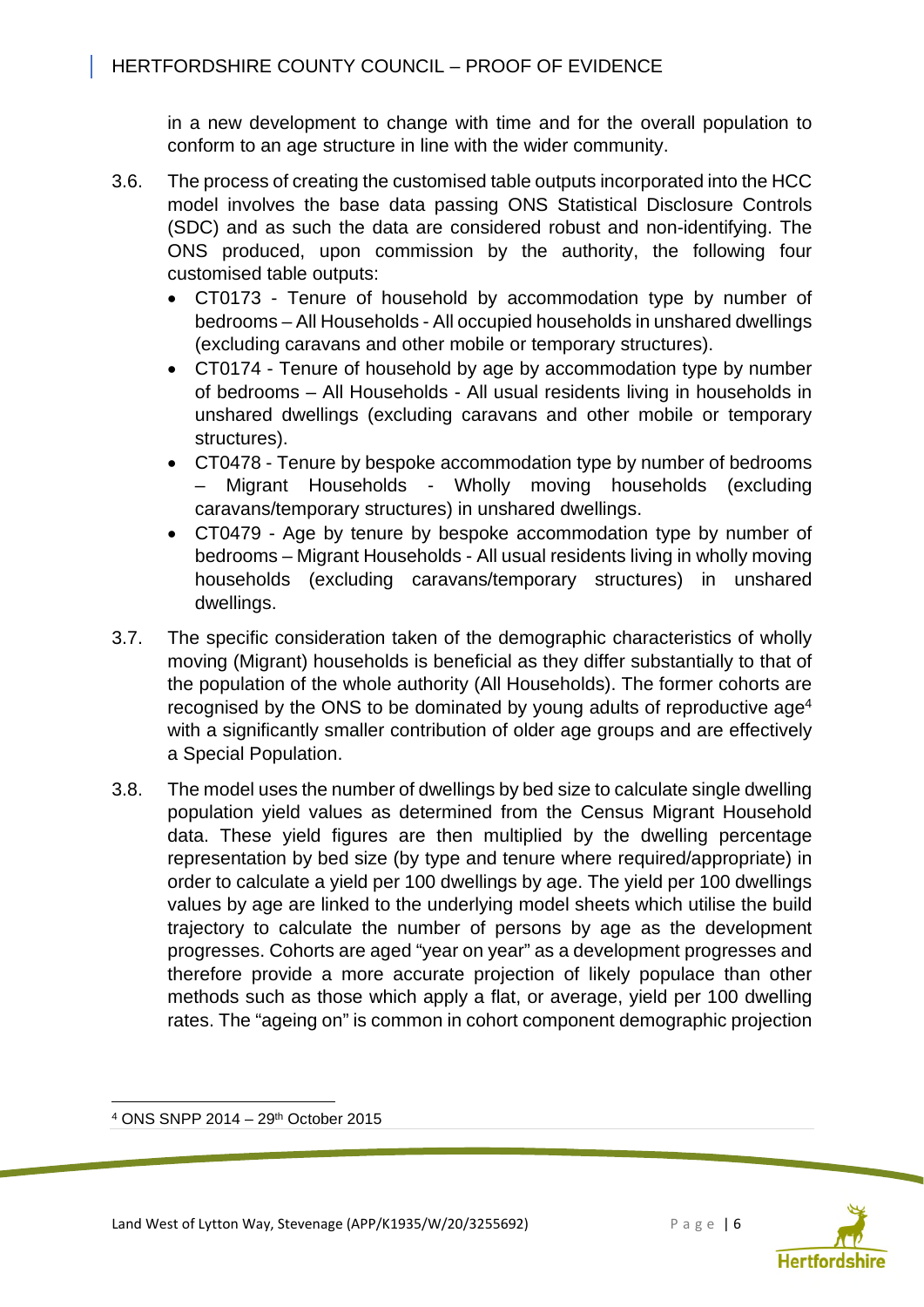techniques in order to determine how a population may be structured at a future point in time.

- 3.9. There are subsequently two types of yield: Direct those, for example, already of primary age when they move into a development and; Transitional – younger ages transitioning into primary age cohorts over time. Whilst, therefore, there are immediate child yields once a development starts producing residential completions time is required before peak transitional yields are realised, this is normally several years following development completion. This theory is supported both by published literature<sup>5</sup> but also observations made by the authority in its Pupil Yield Study (PYS). Following attainment of peak yields, and with sufficient time, the demographic characteristics of a development become aligned to that expected of the wider population.
- 3.10. The model can operate at different levels of complexity to account for the level of information available at any given point in the planning application process. The more detail provided for input into the model, the more detailed the result:
	- Unit numbers –this level of data represents the projected population wherein the least amount of data with regard to a development is known (typically the total development size only) although consideration can also be given to a specific bed size mix.
	- Unit numbers and the type of unit mix this level of data represents the projected population wherein the type mix of the overall unit number is also known, so consideration is also given to the type of proposed dwelling (house or flat) by bed size.
	- Unit numbers and the type & tenure of unit mix this level of data represents the projected population wherein the most detailed level of information is available regarding overall unit number, dwelling bed size, type and tenure.
- 3.11. Projected nursery, primary, secondary and Post-16 cohorts are reduced by relevant uptake rates based on county-wide data to account for those proportions of the population whom are likely to require a mainstream school place (e.g. discounting those whom take up places in the independent sector).
- 3.12. More recently, a number of points were raised with respect to the HDM in particular around concerns that birth numbers/rates had changed since the last census, that in/out movements from development were not fully accounted for and, that consideration was not given to any properties which may become long term vacant. The authority therefore commenced a Pupil Yield Study to investigate these issues and, if and where necessary/relevant, update the HDM.



<sup>5</sup> Central Bedfordshire Council 2015 and, North Essex Garden Communities Employment & Demographic Studies 2017.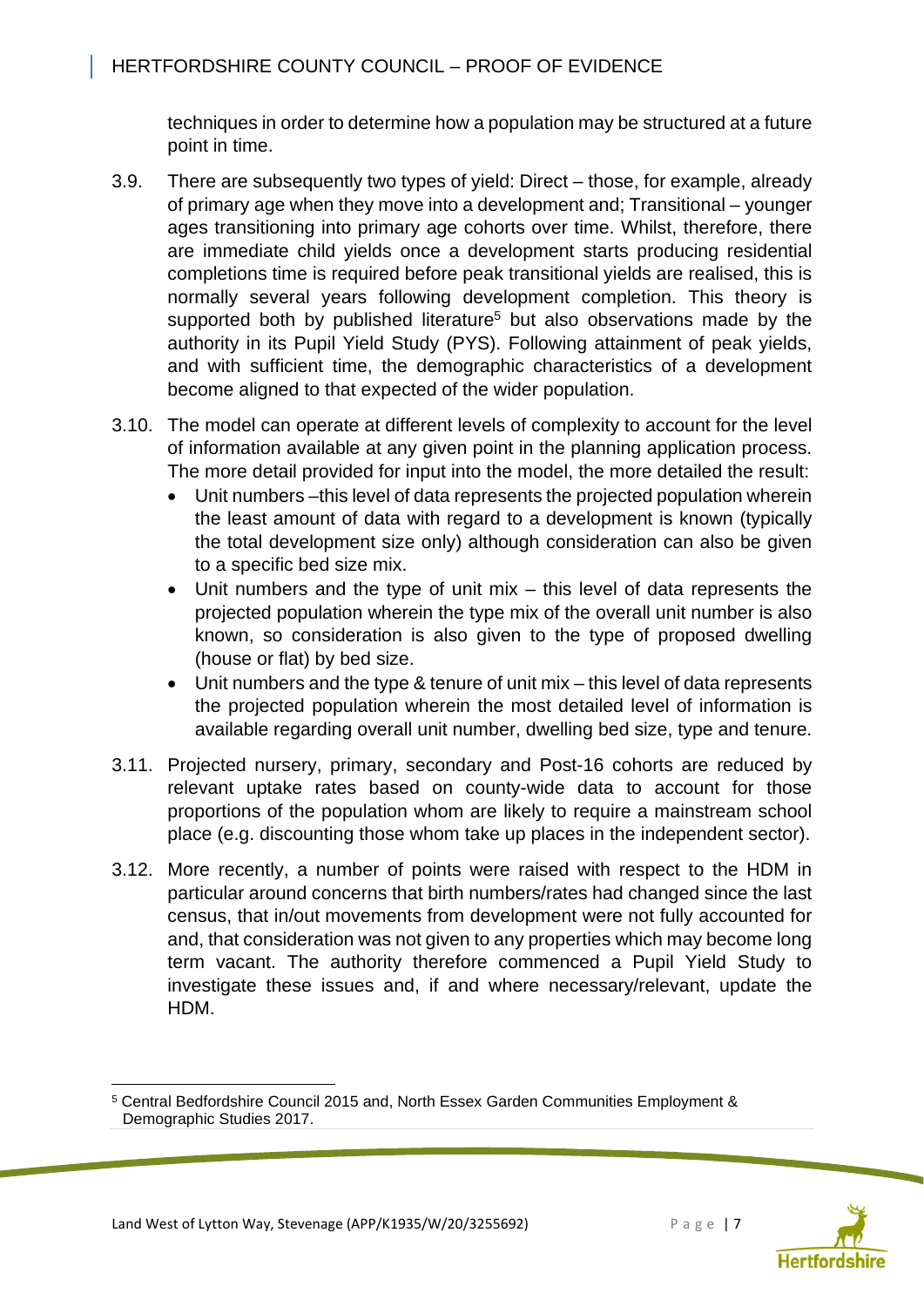## **4. SUMMARY OF THE AUTHORITY PUPIL YIELD STUDY (PYS).**

- 4.1. In 2019 the Department for Education (DfE) published preliminary guidance which specifically addressed the issue of developer contributions towards education requirements, including information about the necessary supporting evidence. It was intended that a more consistent, robust and defensible evidence base could be achieved, nationally, through informed up-to-date evidence of actual mainstream pupil yields from development, at both the plan preparation and application stages.
- 4.2. Whilst the DfE has yet to publish its point-in-time national dataset, HCC has been liaising closely with the department to contrast and compare emerging methodologies to ensure alignment. The DfE continues to indicate that locally held evidence to support any pupil yield method should be favoured.
- 4.3. It can be provisionally indicated that the county councils Pupil Yield Study will include 1,076 developments containing 51,479 dwellings constructed within the boundary of the authority across 19 annual cohorts in the period 2002 to 2020. The following is a high-level summary of the methodology applied by the county council although it is recognised that it is a "live process" and subject to continuous refinement and progression. Further detail, if required, can be obtained from the suite of documents submitted by the county council in support of the appeal process.
- 4.4. HCC has applied an administrative census in its PYS which removes the error element associated with many of the aspects of surveys and samples; it is a study of all dwellings which satisfy the population inclusion criteria. The results are specific to the whole population under consideration as all individuals within the population have been included. HCC considers the population under consideration to be defined as the number of completed dwellings of specified residential classifications arising from developments solely within the boundary of Hertfordshire County Council. All dwellings included in the population were lawfully erected through the Town and Country Planning system as evidenced by planning permission consent being granted by the relevant Local Planning Authority. Each dwelling included within the population was determined to have a development construction start and completion date.
- 4.5. The Pupil Yield Study is a census of the whole population of new build dwellings although this is on condition that the necessary data is required and available on a statutory basis. In this context it is a legal requirement for the information to be collected/provided and therefore the whole population is subject to these conditions such that no bias can be introduced. Consideration of databases held internally within HCC determined that statutory planning/dwellings information could be sourced via SMART Herts whilst mainstream pupils could be determined from the Schools Census return.

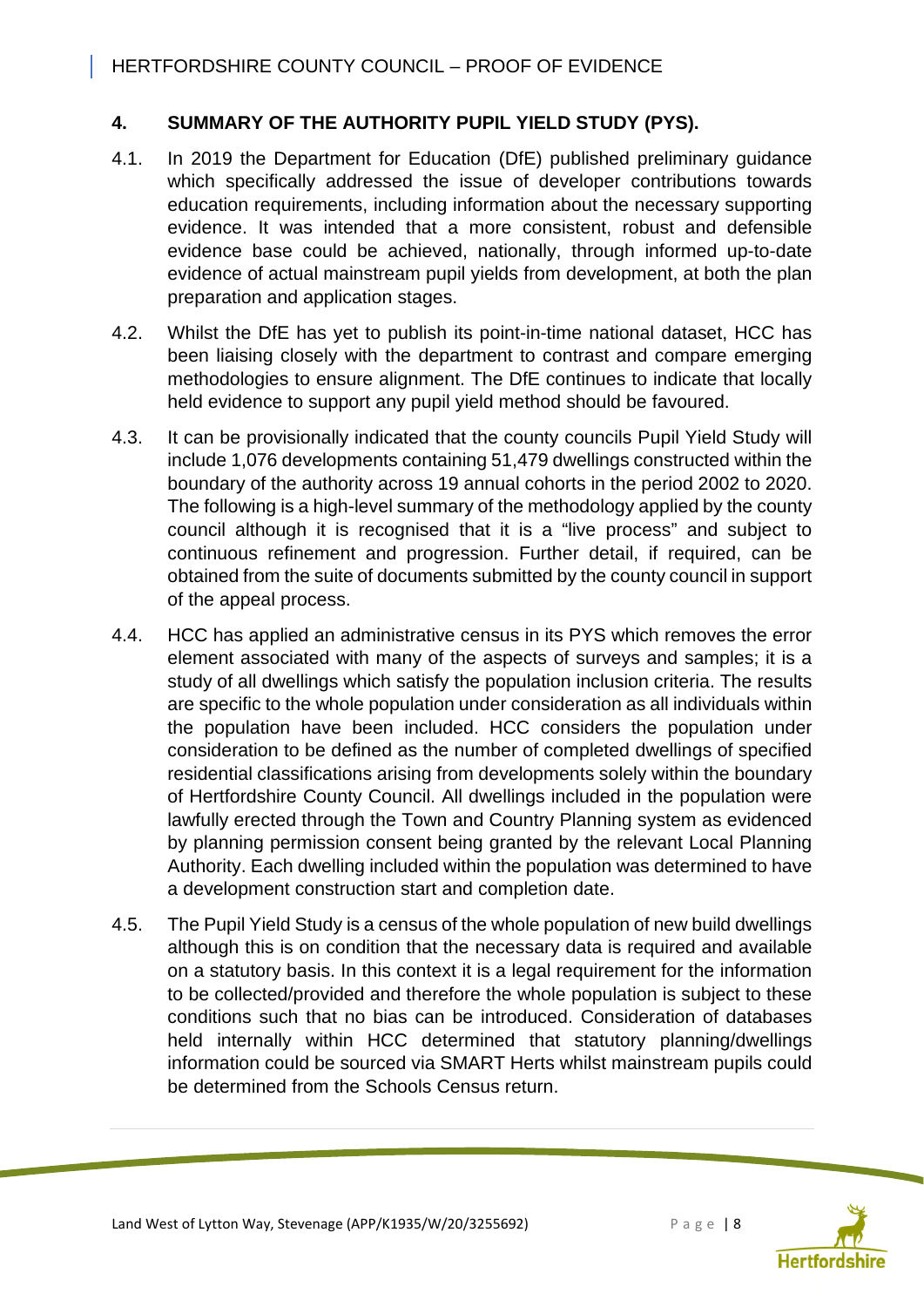## **4.6. SMART HERTS**

- 4.6.1 Hertfordshire County Council utilises a monitoring system termed the SMART (Spatial planning, Monitoring, Analysis and Reporting) Herts system which records amongst various factors planning permission applications and dwelling completions. The system is jointly used by HCC, and all the districts, and is a web-based data repository for legally required planning and building related information entered by the districts, building control and, annually provided National House Building Council (NHBC) updates, which enables centralised reporting. SMART Herts therefore provides a centralised repository of data relating to both residential and commercial planning applications and completions within the authority area.
- 4.6.2 SMART Herts picks up all dwelling gains and losses through the Town and Country Planning system. A new dwelling cannot be constructed outside of the system aside from within Permitted Development rights. However, information on the latter is also collated under Prior Approval applications within the same regime and added to the database. Conversions, such as from an office to a block of flats, are also included within the system. Any enforcement appeals would also be included as HCC applies a system which checks the Planning Inspectorate website. The authority collates completions and permissions data in conjunction with, and primarily on behalf of, the Districts as an evidence base for their Local Plans and statutory returns to Government. The data set provided is therefore considered to represent the whole population of completed developments.

## **4.7. THE SCHOOL CENSUS.**

- 4.7.1 The 1996 Education Act (section 537A) provided a statutory requirement for each school in England and Wales to return a pupil census to the then named Department for Education and Skills (DfES). This was originally known as the Form 7 return and mainly dealt with total pupil numbers although, by 2002 schools were asked for the first time to supply detailed information about each pupil including names and address postcode (January each year). Termed the Pupil Level Annual Schools Census (PLASC) this was replaced in 2007 with the Schools Census which is now the Department for Education's (DfE) largest and most complex data collection exercise. Data is provided to the Department for Education for all pupils on a school's admission register on a termly basis.
- 4.7.2 The School Census is a statutory data collection for all maintained nursery, primary, secondary, middle-deemed primary, middle-deemed secondary, local authority maintained special and non-maintained special schools, academies including free schools, studio schools, university technical colleges and city technology colleges in England. Pupil Referral Unit/Alternative Provision (PRU/AP) establishments are legally defined as schools and are also included (comprising pupil referral units, 'AP' academies and 'AP' free schools).

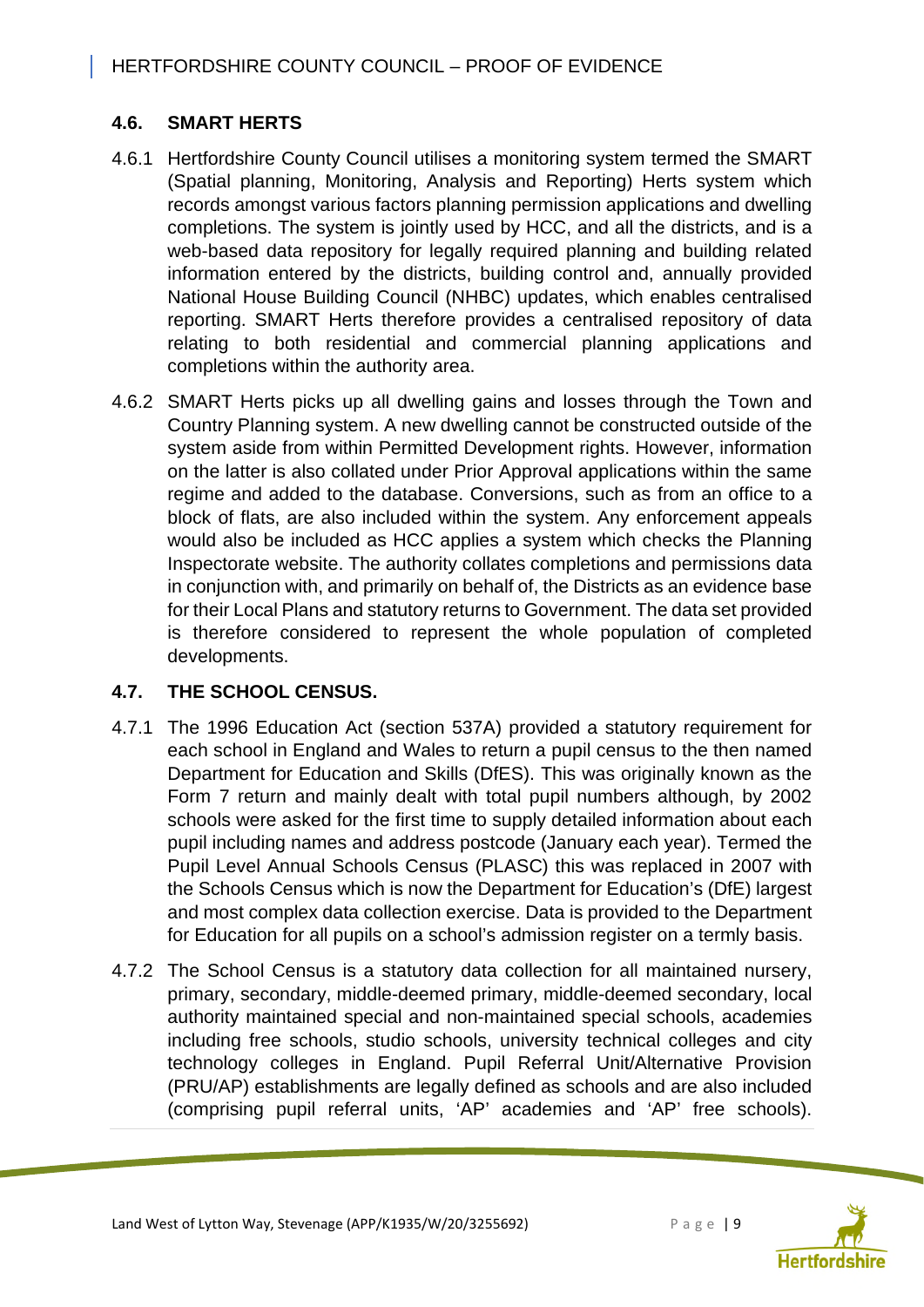Collected data is core to the National Pupil Database (NPD) and accuracy is therefore highly important with zero errors expected by the DfE. HCC as the Local Authority with responsibility for education collates the School Census data for submittal to the DfE.

## 4.8. **OVERALL PROCESS.**

- 4.8.1 Figure 1 displays the overall processes associated with the principle data sets: SMART Herts, School Census and Births/GP Registrations. The initial step was the identification of developments which should be included within each annual cohort 2002\_2003 through to 2019\_2020.
- 4.8.2 Once developments satisfying the population inclusion criteria were identified SMART Herts data files relating to each development in each annual cohort were aggregated. Specific development polygons extracted from SMART Herts were used by the HCC GIS team to obtain *AddressBase\_Premium* dwelling addresses by specific residential dwelling characteristics. Dwelling counts by type were compared to SMART Herts data sets to ensure totals matched in relation to total number of dwellings and counts by type specific to each permission. Master address files were created for each development and in aggregate for each annual study cohort. Figure 2 below displays an example development polygon with postcode and OS determined dwellings.
- 4.8.3 The postcodes arising from the master address files were used to extract specific individual anonymised school census records from the January School Census return 2007 to 2020. For early cohorts between 2002 and 2006 January School Census records were extracted based on co-terminus postcode data. School Census records were address cleansed and Unique Property Reference Number (UPRN) identified. Linking the two data sets, based on UPRN, established mainstream sector counts by specific dwelling identifier in new build dwellings over time.

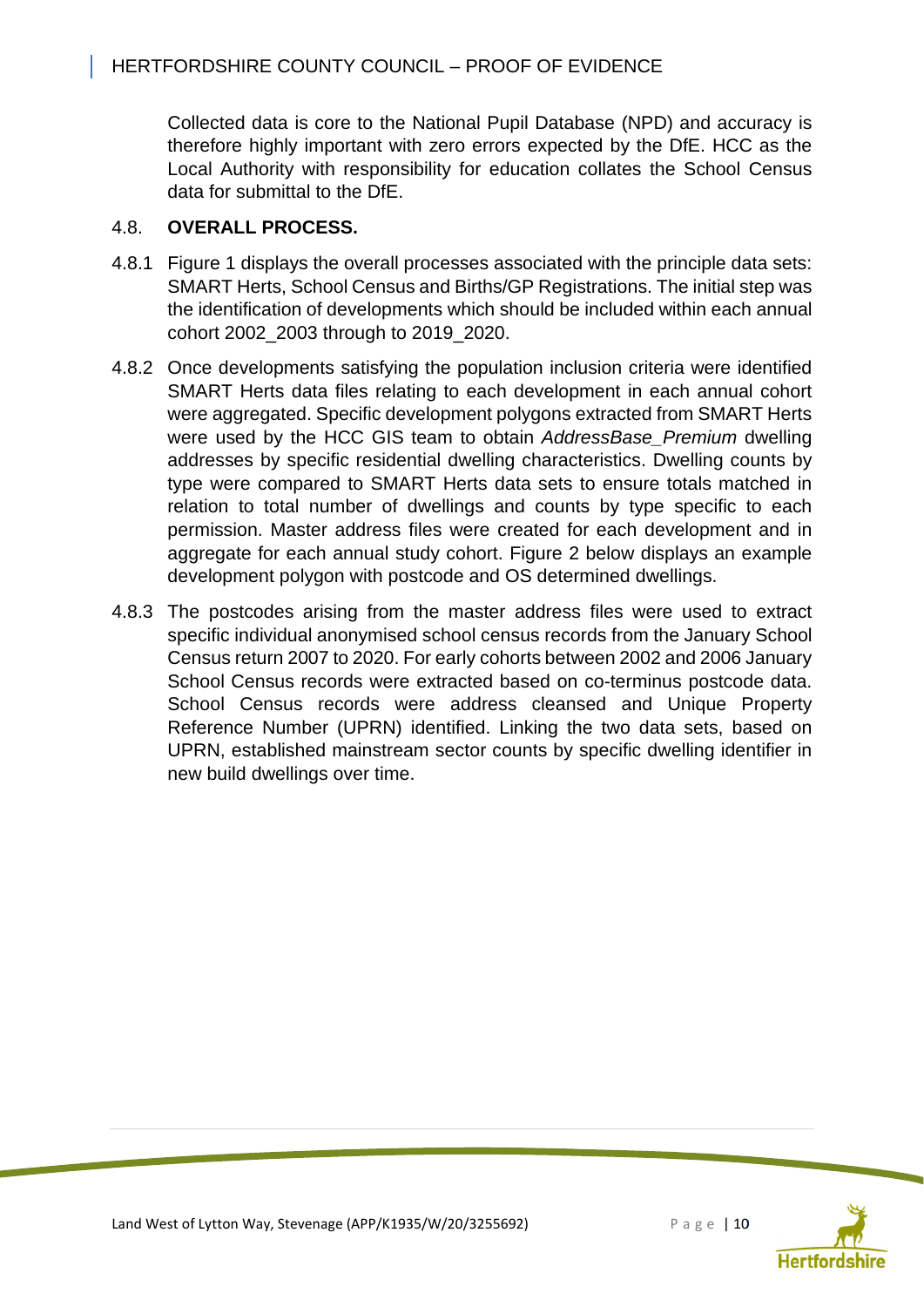## HERTFORDSHIRE COUNTY COUNCIL – PROOF OF EVIDENCE



**Figure 1. The high-level overall components to the Pupil Yield Study.** 

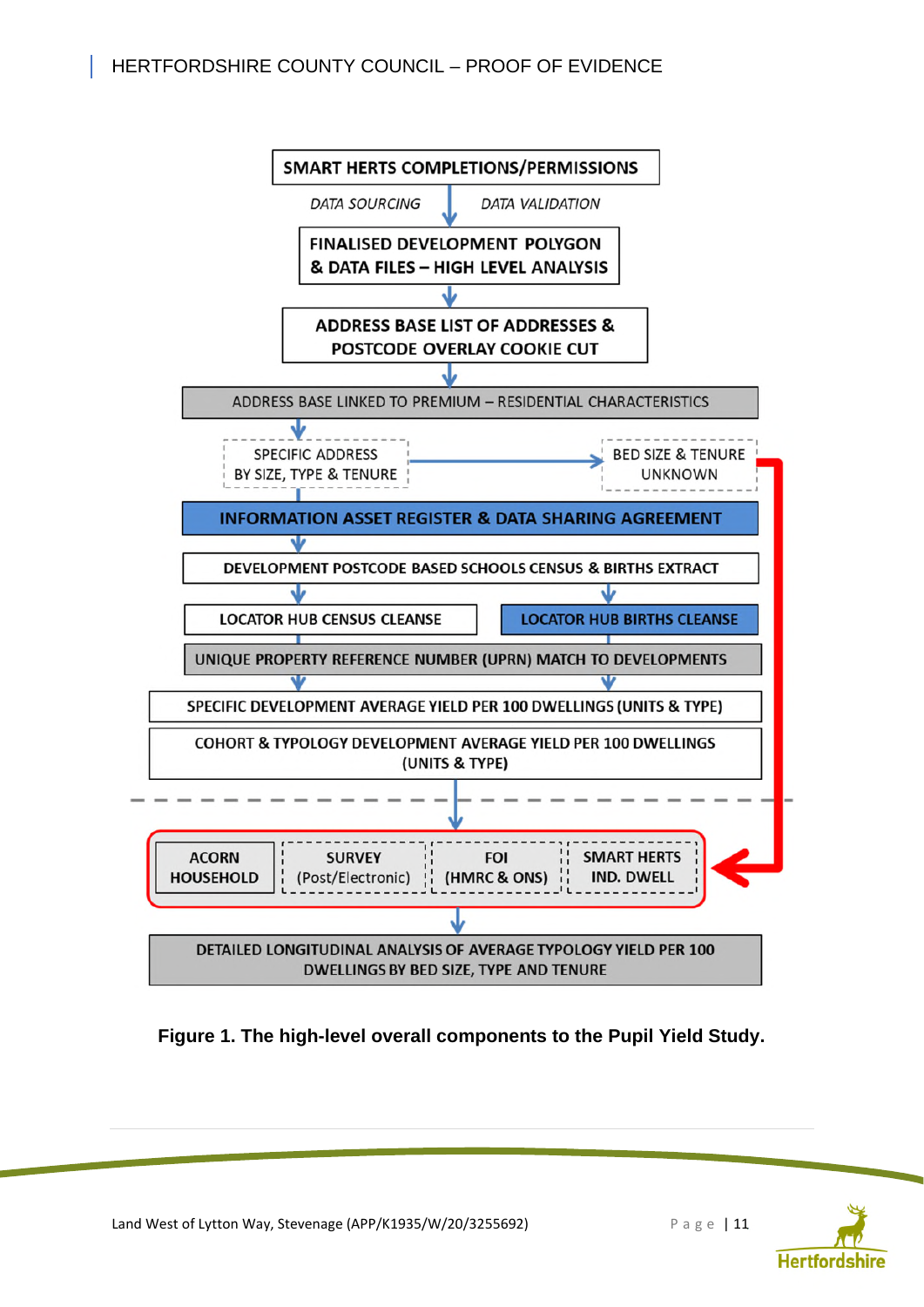I



**Figure 2. Example development with overlain postcodes and dwellings.** 

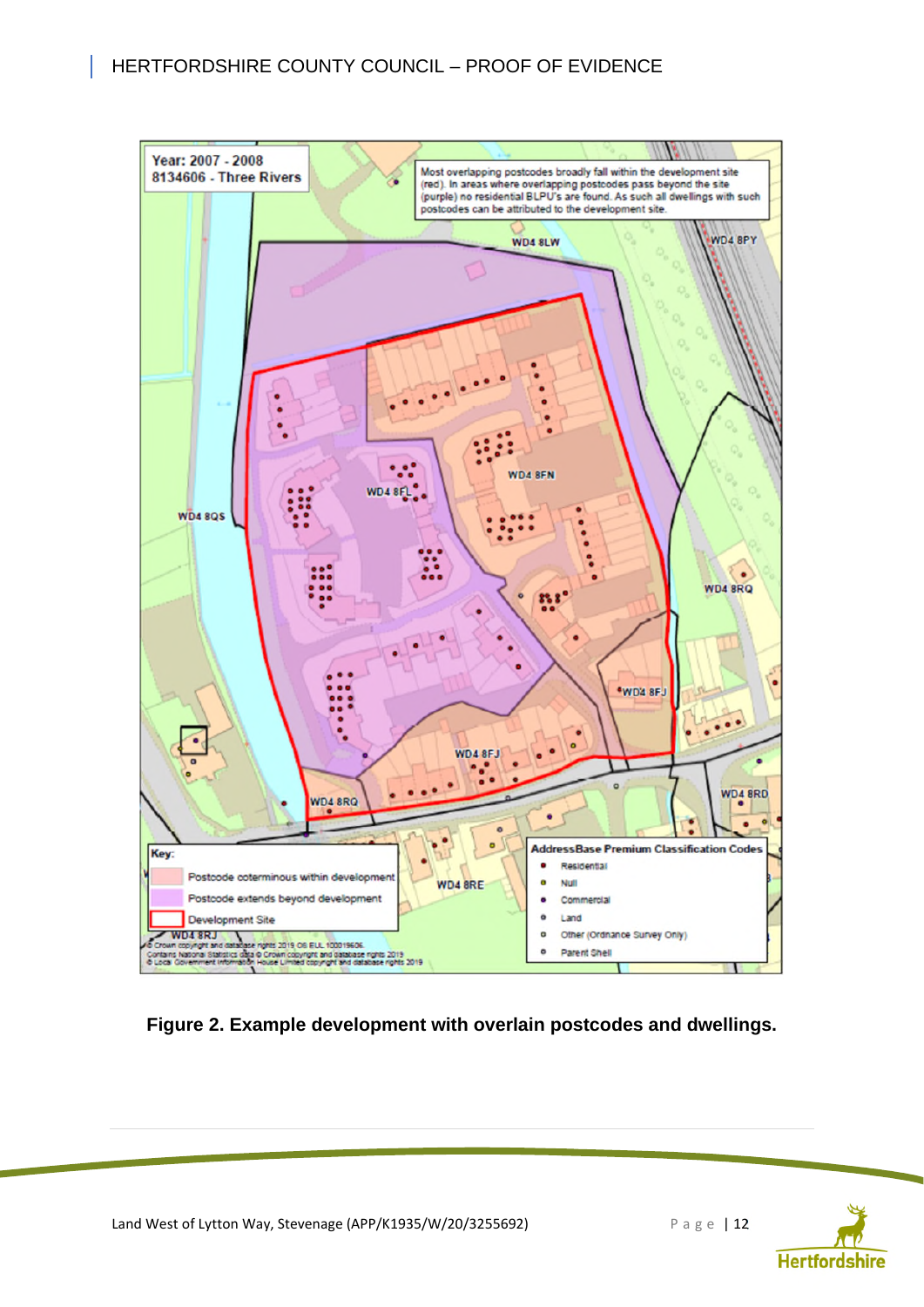## HERTFORDSHIRE COUNTY COUNCIL – PROOF OF EVIDENCE

4.8.4 Longitudinal mainstream counts in aggregate for each development were determined and the mean taken each year to determine the variance of average development yield over time within each study year. This was repeated for dwelling type in addition to dwelling units overall. Development typology was determined, and the analysis repeated to calculate mainstream sector yields for each development characteristic typology. An example of the determined trajectory and associated mainstream primary yield per 100 dwellings is displayed in Figure 3 below. The data presented results from the initial Pupil Yield Study trial conducted by the authority and relates to 2,440 Houses Only, the principle is the same for Units Only and, Flats Only.



**Figure 3. An example of the trajectory determined from SMART Herts data sets for 2,440 Houses Only, and the calculated development average mainstream primary yield per 100 houses, arising from the initial HCC Pupil Yield Study trial.** 

## **4.9. EMERGING TYPOLOGY CLASSIFICATIONS.**

- 4.9.1 Initial typology classification in accordance with emerging DfE methodology was derived from the PYS trial cohort. This provisional assessment resulted in the methodology applied herein and the emerging classification of developments as follows:
	- Tier 1 Greenfield (Mostly Houses): *These sites are typically greenfield sites with a dominance of houses (typically 80/20), a higher proportion of 3+ bed properties, and a higher proportion of detached or semi-detached. Housing unit density might typically be in a range of 20 to 40 dwellings per hectare (dph).*

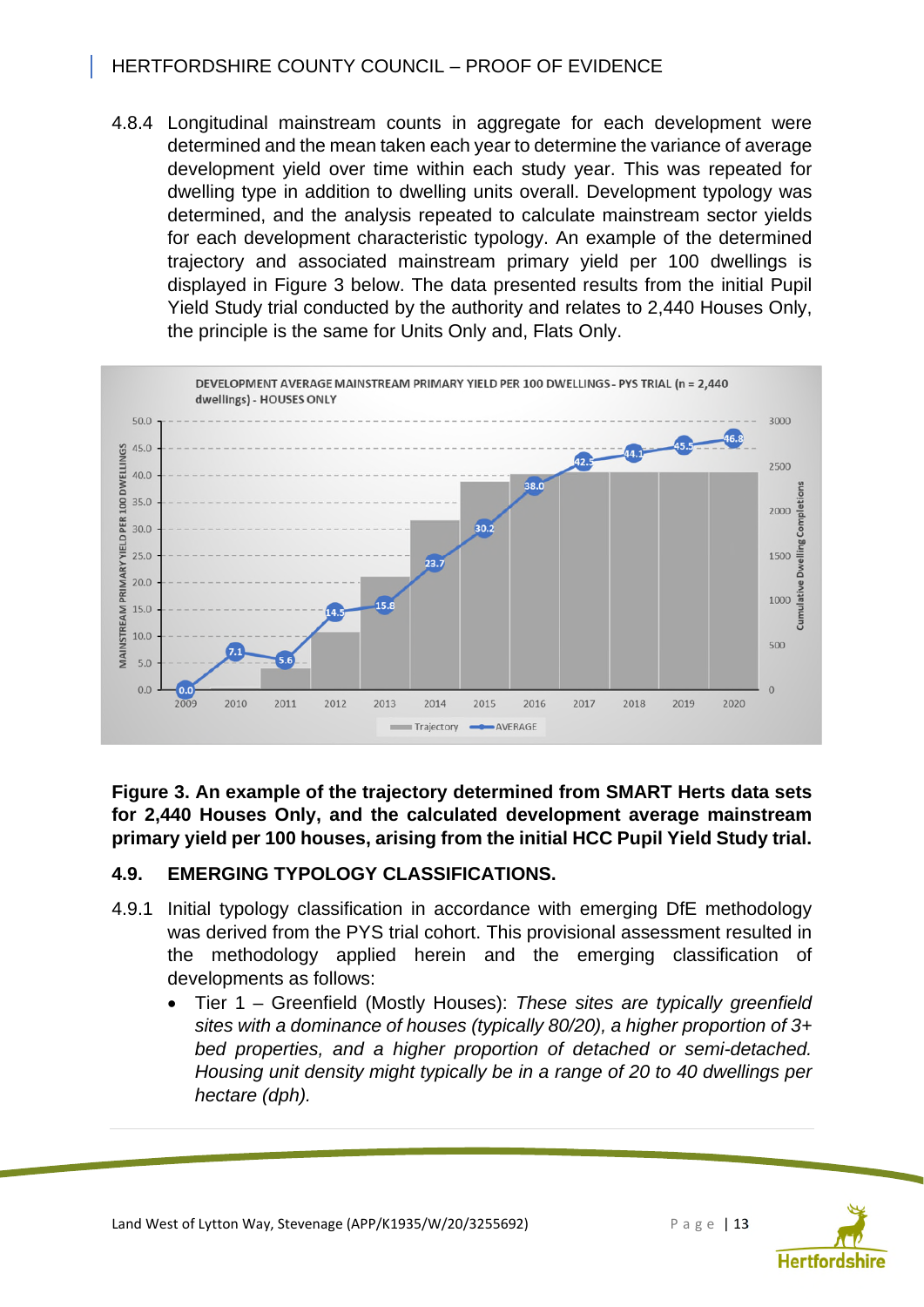- Tier 2 Suburban Infill (Mixed Development): *These sites are typically PDL with a mix of houses and flats and a higher proportion of terraced houses, maisonettes or flats. There is generally a 50/50 split between smaller (1 & 2-bed) and larger (3-bed+) family homes and houses are most likely to be terraced. There tends to be a housing unit density of around 40 to 60 dph.*
- Tier 3 Urban High Density (Mostly Flatted): *These sites are typically PDL with a dominance of 1-2 bed properties and are mostly flatted developments (at least 75% of units are flats). There tends to be a housing unit density >=60 dph.*
- 4.9.2 Following identification of developments by characteristics into the above tiers/typologies mainstream pupil yield counts were cross referenced to the respective cohorts to determine average yields arising. Figure 4 displays the mainstream primary yield per 100 dwellings, the data displayed is for Units Only with no distinction for dwelling type.



## **Figure 4. Units Only based average mainstream primary yield by development typology characteristics.**

4.9.3 It was determined that there were significant differences in average yield rates between the typologies. As at 2020 average mainstream primary yield rates in Tier 1 – Greenfield sites (mostly houses) was 46 per 100 dwellings, 31.3 in Tier 2 (mixed development) and, 17.2 in Urban High-Density developments (mostly flatted). Mainstream primary pupil counts are still increasing within the cohorts.

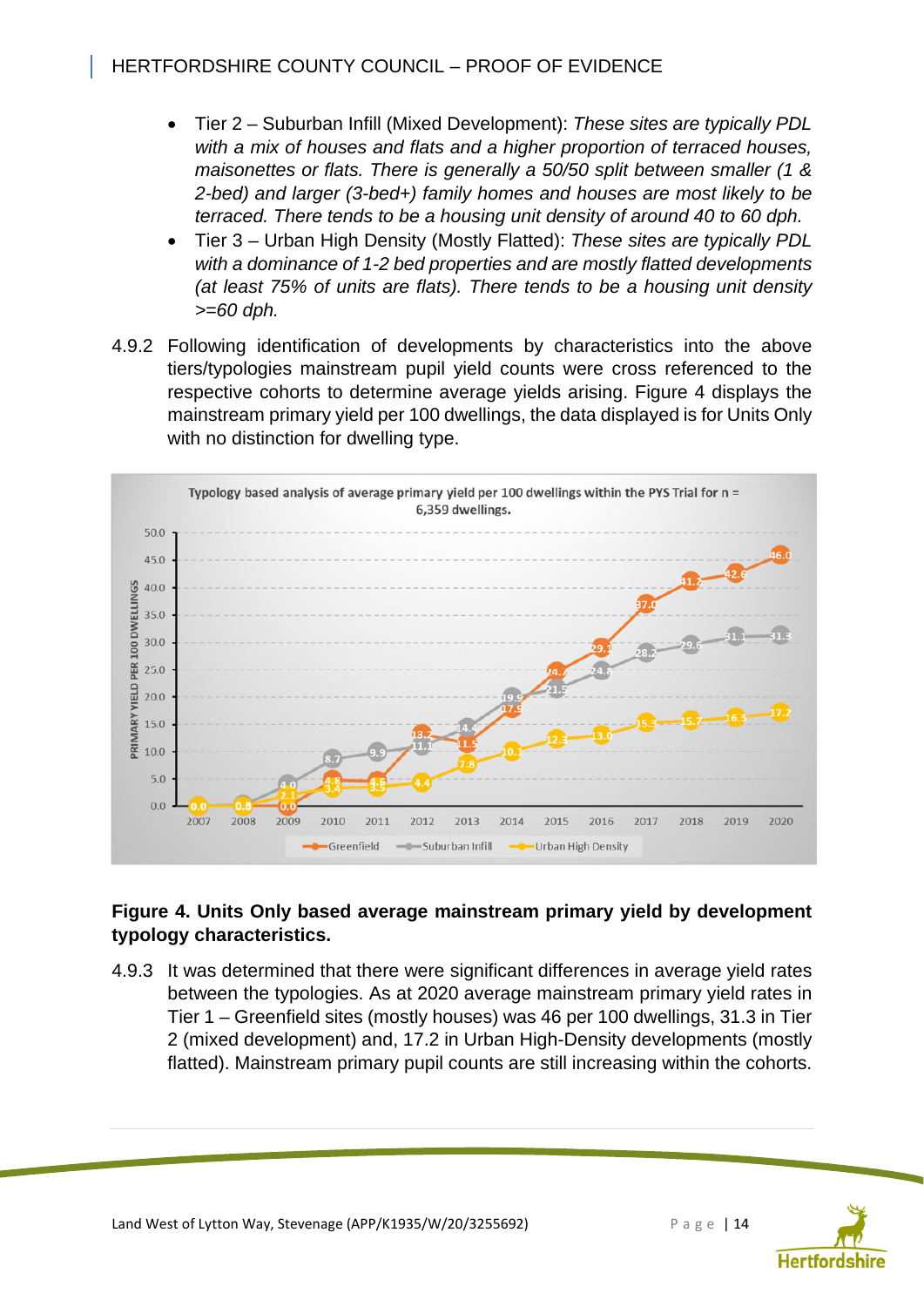## HERTFORDSHIRE COUNTY COUNCIL – PROOF OF EVIDENCE

4.9.4 The current position of the PYS also enables a differentiation of average yield by typology and dwelling type. For example, Figure 5 displays the differences in average primary yield for the flatted element of each typology. Small variation is observed in the accumulation of mainstream primary children within suburban infill and urban high-density flatted development, as at 2020 the respective average yields were 17.1 and 16.0 per 100 flats. The average yield from flats in Greenfield (mostly houses) developments is significantly different at 44.1 per 100. There is a corresponding variance in the proportion of AR/SR flats between the typologies with, on average, Greenfield sites equating to 63% whilst in urban high-density developments this decreases to an average representation of 21%.



#### **Figure 5. Variation in average mainstream primary yield between development typologies (Greenfield = 247 Flats, Sub-urban Infill = 1,200 Flats and Urban High-Density = 2,010 Flats).**

4.9.5 As the authority moves forward with the PYS it will overall include 1,076 developments containing 51,479 dwellings constructed within the boundary of the authority in the period 2002 to 2020 and from which further longitudinal analysis will be undertaken. However, enough information exists from the 6,359 dwellings included within the analysis to date to contrast aggregate HDM outputs to on-the-ground average development mainstream yield observations.

## **5. HOW THE HDM IS CONTROLLED TO THE PYS.**

5.1. It is important that HCC considers the requirement for an interim revision to the HDM to ensure its planning is as well informed as possible and that contributions sought from developments are fair and proportional to the

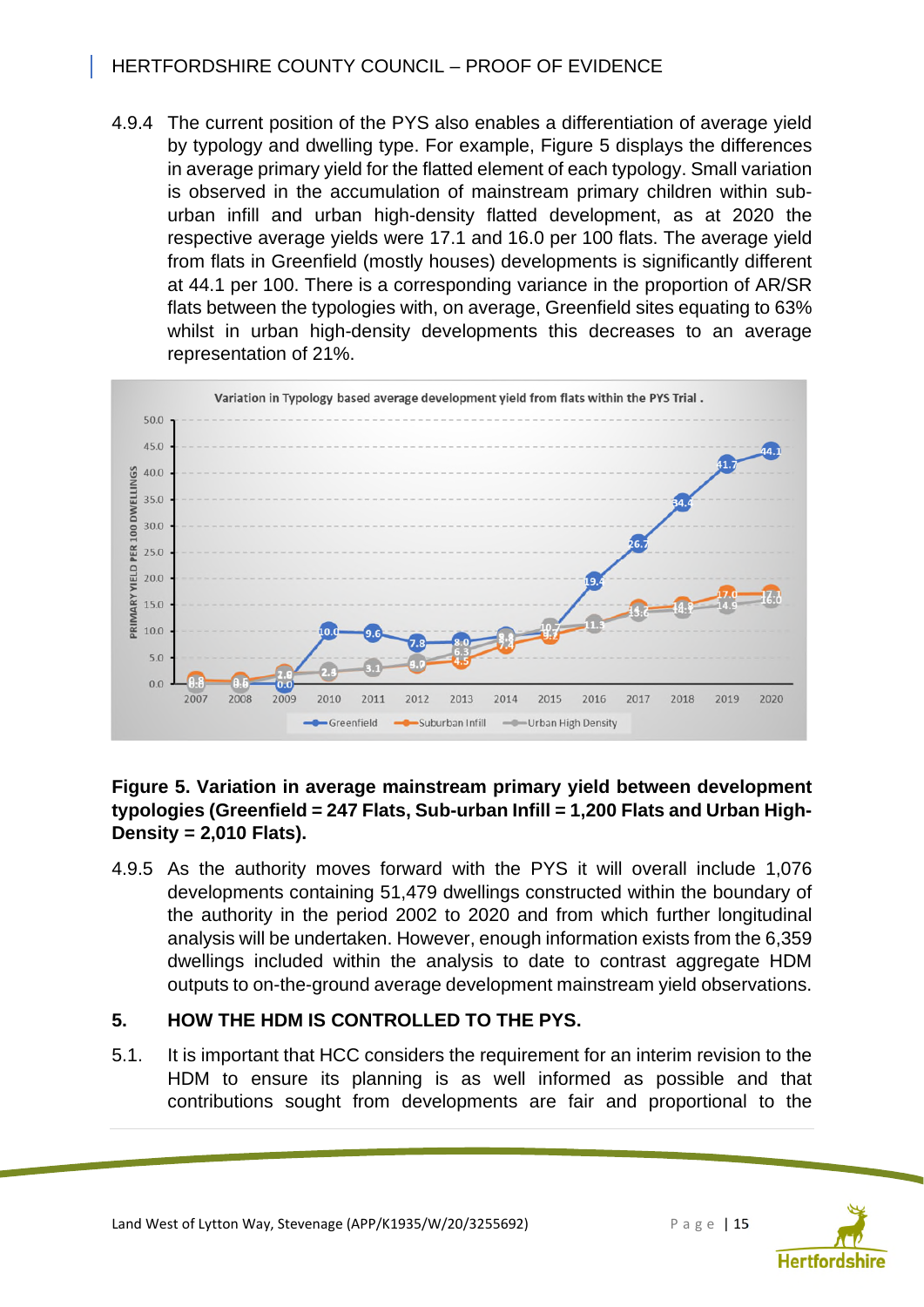potential pupil yield arising. This revision incorporates observations from the authority PYS which are used to control, where necessary, projected pupil yields to on-the-ground observations from average development typologies.

- 5.2. The scope of the authority PYS provides an excellent observed statistical base to which HDM mainstream pupil projections can be compared using "real world" new build development aggregations for which yields are known. The sourcing and analysis of planning and school census data sets over the previous nineteen-year period is resource intensive and still in process. A subset of the overall study was therefore considered to allow an interim update to the Model.
- 5.3. Comparison between the HDM and PYS was conducted using the PYS 59 cohort; this cohort has previously been used to determine mainstream pupil yields associated with an emerging development typology classification for intended application at Local Plan stage, as has been shared with LPA's already. The PYS 59 cohort consists of 6,359 new build dwellings overall and for which development trajectory, bed size, type and tenure data in aggregate is known from SMART Herts. Comparisons in yields from the HDM projections to PYS observations were conducted for all typologies, and for the cohort overall (no typology consideration).
- 5.4. Figure 6 displays an example output of primary mainstream yields projected for Tier 1 Greenfield developments versus that observed from the PYS 59 cohort. It can be observed that, in this instance, the accumulation of mainstream primary yields follows a consistent pattern with that projected from the HDM. As such, there is very close correspondence between theoretical accumulation of both direct and transitional yields over time to that on-the-ground. Whilst there was a 4.1% difference in the HDM peak yield to the 2020 PYS Tier 1 cohort count, it should be noted that primary mainstream yields are still annually increasing, although at a decreasing rate. It is anticipated that PYS yields will increase further in 2021 either narrowing the marginal gap to the HDM projections or, for Tier 1 Greenfield developments, surpassing HDM forecasts.

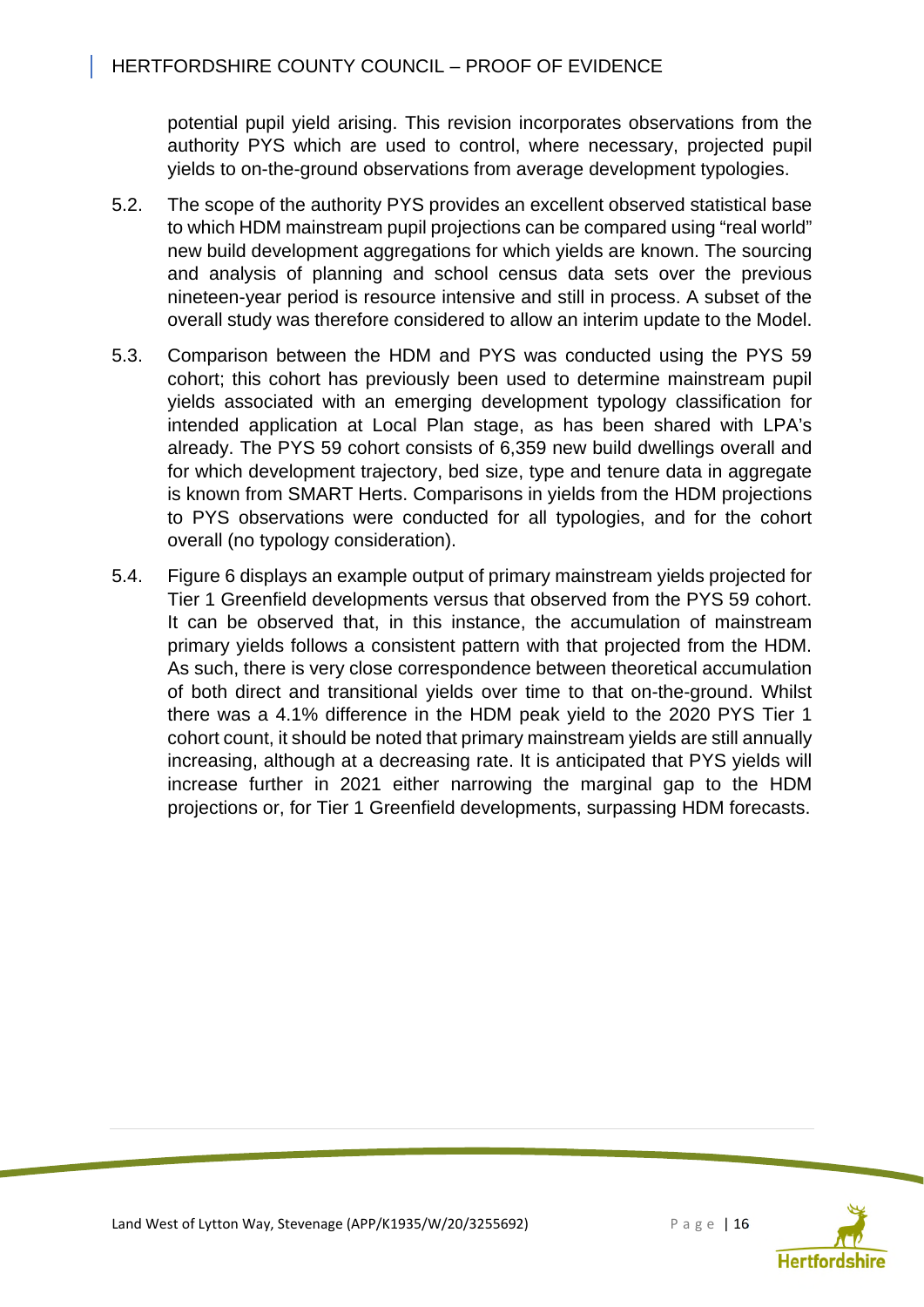

**Figure 6. Typology Tier 1 PYS observed primary mainstream pupil counts versus HDM projected applying the aggregate development dwelling type, bed size and, tenure mix (Type Outputs).** 

- 5.5. Whilst HDM projected mainstream primary yields were close to that observed in Tier 1 developments a higher degree of variance was observed with Tier 2 Sub-urban Infill (mixed development) and Tier 3 Urban High-Density (mostly flatted). Generally, as the percentage contribution of houses to a development mix decreased, and conversely a higher contribution of flats, then the larger the difference between the HDM projected primary mainstream yields and that observed from the PYS.
- 5.6. Based on the findings from this research HDM projected mainstream yields, for all education sectors, are subsequently reduced according to the typologybased Type and Tenure (highest level of detail) differences observed between PYS and HDM. The percentage reduction applied to a specific mix is not set to the Tier average difference observed for that typology but rather on a linear interpolated reduction relating to the percentage contribution of houses to the entered mix; outputs are therefore specific to each unique proposal.
- 5.7. As the PYS controls are applied as an overall reduction to the projected yields from the HDM, which are aggregations of specific bed size/type/tenure dwellings, this does however make it extremely difficult to back-calculate single dwelling yield rates at current point. This is further complicated in that whilst developers often provide trajectory data for expected dwelling completions per annum by type and tenure this is never provided by bed size.



Land West of Lytton Way, Stevenage (APP/K1935/W/20/3255692) Page | 17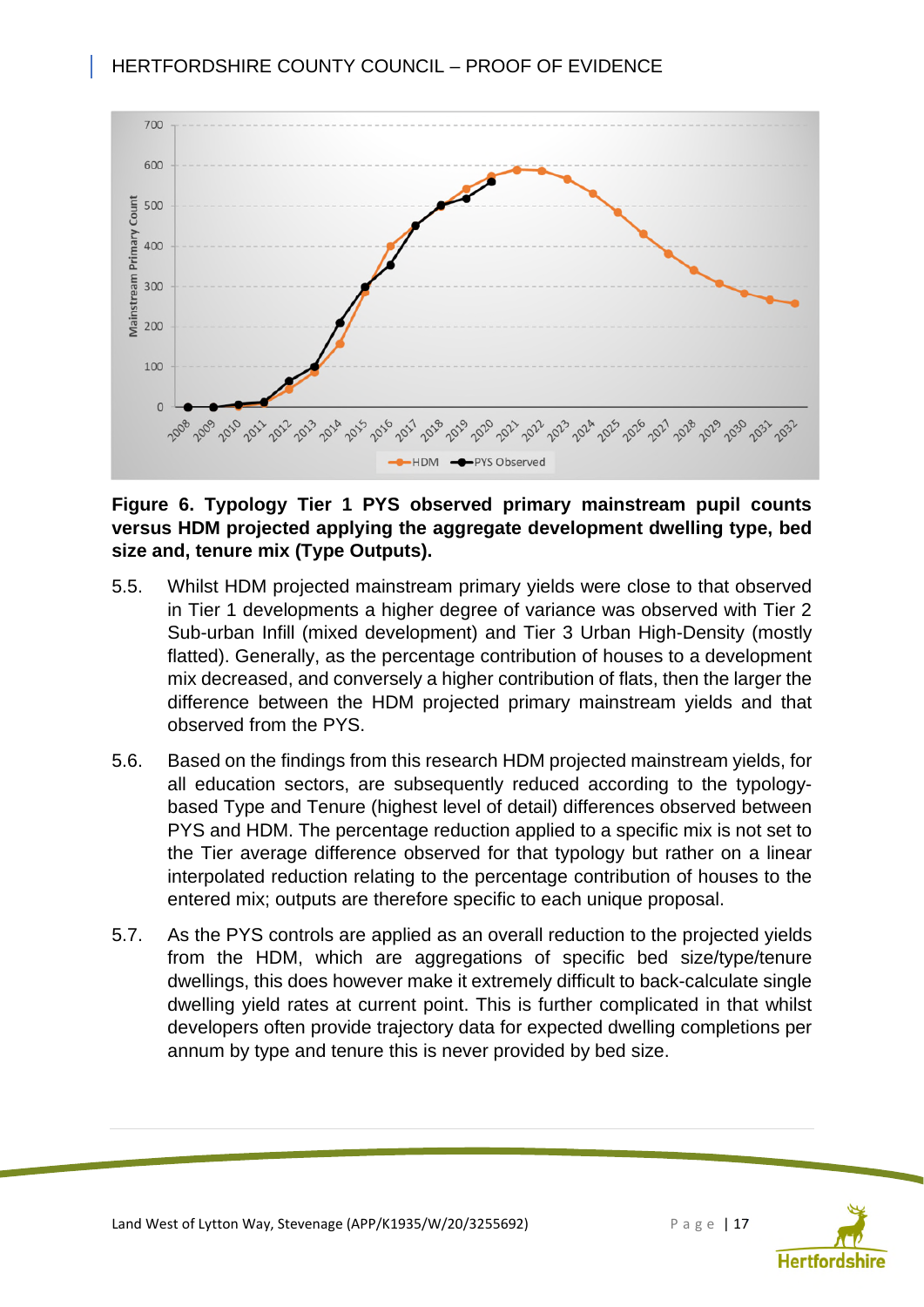## **6. HOW THE MAINSTREAM PRIMARY YIELDS IN SG1 & BHS WERE CALCULATED.**

- 6.1. The authority has previously informed the appellant that neither the SG1 nor BHS proposals were considered using the HDM. These two planning applications were submitted to, and considered by, the county council during the above transition phase in which PYS constraints were being investigated and incorporated into the Model. Unfortunately, the work needed to introduce these updates was significant and as such there was a short period in which the model was unavailable for use as a small number of planning applications were prepared, considered and determined.
- 6.2. Given the observed differences between HDM projections to that of some of the emerging study data, and the subsequent body of work required to update the model, PYS data sets were used to estimate primary yields for the SG1 and BHS proposals. This would prevent the request of a primary contribution which could be higher than relevant to the proposal as arising from the unamended HDM for this type of development.
- 6.3. In the coming sections I rely upon information provided by our Community Intelligence & Data Science Team, Improvement & Technology, Resources. The description of the SG1 and BHS site analysis and how it was derived from underlying data is set out by Dr Tony Bennetts, Business Intelligence Analyst within the Community Intelligence & Data Science Team.

## **6.4. THE SG1 PROPOSAL**

- 6.4.1 The Stevenage Town Centre Development (LPA Ref: 19/00743/FPM) was for 1,867 dwellings and submitted to Stevenage Borough Council December 2019. The authority sought no education contribution from the 397 studio apartments, 21.3% of the total proposal, as it is considered such dwellings are likely to produce little or no education demand. Primary education contributions were sought for the remaining 1,470 units of which 99.5% were private flats. The proposal did not include any affordable/social rented dwellings, of the private flats 62.2% were 1-bed, 31.5% 2-bed and, 6.2% 3-bed.
- 6.4.2 As full analysis of the initial development cohorts (termed the PYS 59) was not complete for all Districts at that point in time, a review of flatted developments in a subset of the collected data was undertaken to determine whether a more basic set of multipliers could be applied to the proposal.
- 6.4.3 To start with, an urban high-density cohort of 765 flats associated with typical development of this type was identified. However, it was determined that the bed size mix was 23.2% 1-bed, 73.4% 2-bed and 3.4% 3-bed dwellings and significantly different to that of the proposal. The authority believed that the much higher proportion of lower yielding 1 bed dwellings in the proposal would

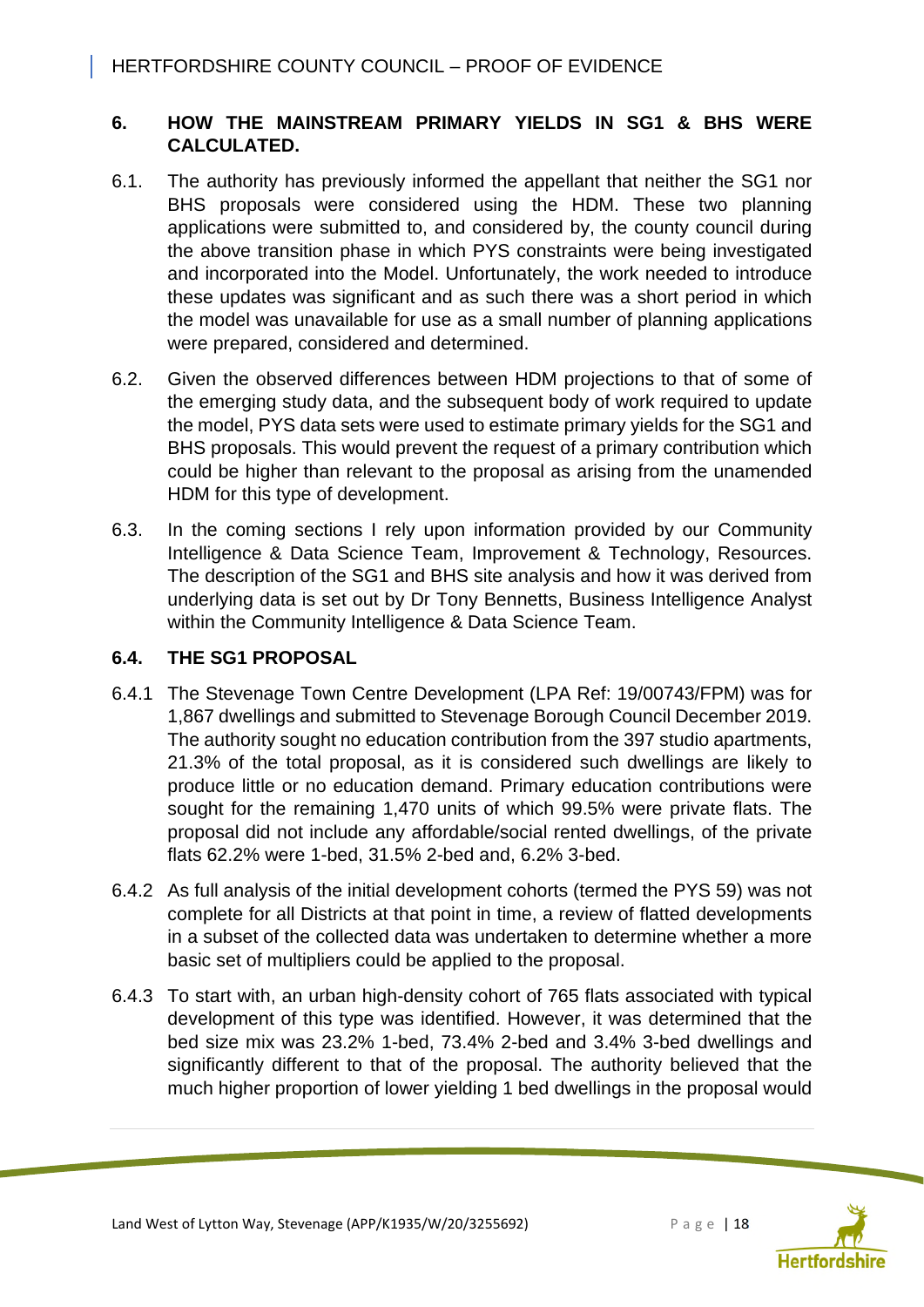serve to reduce yields below that observed from applying the average yield from this subset.

- 6.4.4 Furthermore, the SG1 proposal contained no affordable/social units whilst, the flats in the subset cohort were 83.1% Open Market and 16.9% Affordable/Social Rented. The latter tenures are higher yielders and it was considered that exclusion of this tenure would likely serve to further reduce mainstream average primary yields. Further Stevenage developments included within the extended PYS study were extracted from annual cohorts within the study which had been partially assessed at that date (2008\_2009, 2009\_2010, 2012\_2013 and 2013\_2014 cohorts) to create an ad-hoc but more representative base for 2 bed flats.
- 6.4.5 A cohort of 2-bed Open Market flats, specific to Stevenage, was subsequently identified from which it was observed that a yield of 12.5 mainstream primary pupils per 100 flats would be realised (Figure 7).



## **Figure 7. PYS observed 2-bed Open Market flatted development average yield specific to Stevenage.**

- 6.4.6 The same approach was not feasible for 1 and 3-bed Open Market flats as there were insufficient developments of those specific types identified at the time. An internet search of property databases was undertaken to ascertain which of the original 765 flats were Open Market and cross referenced to planning system data. It was subsequently estimated that 1-bed Open Market flats had a yield of 4.8 per 100 units whilst the 3-bed OM flats had a yield of 17.9 per 100 units.
- 6.4.7 Applying to the proposal then: 460 2-bed OM flats would be  $12.5*4.6 = 58$ mainstream primary pupils, 910 1-bed OM flats would be  $4.8*9.1 = 44$ mainstream primary pupils and, 3-bed OM flats would be  $17.9^{\circ}0.91 = 16$



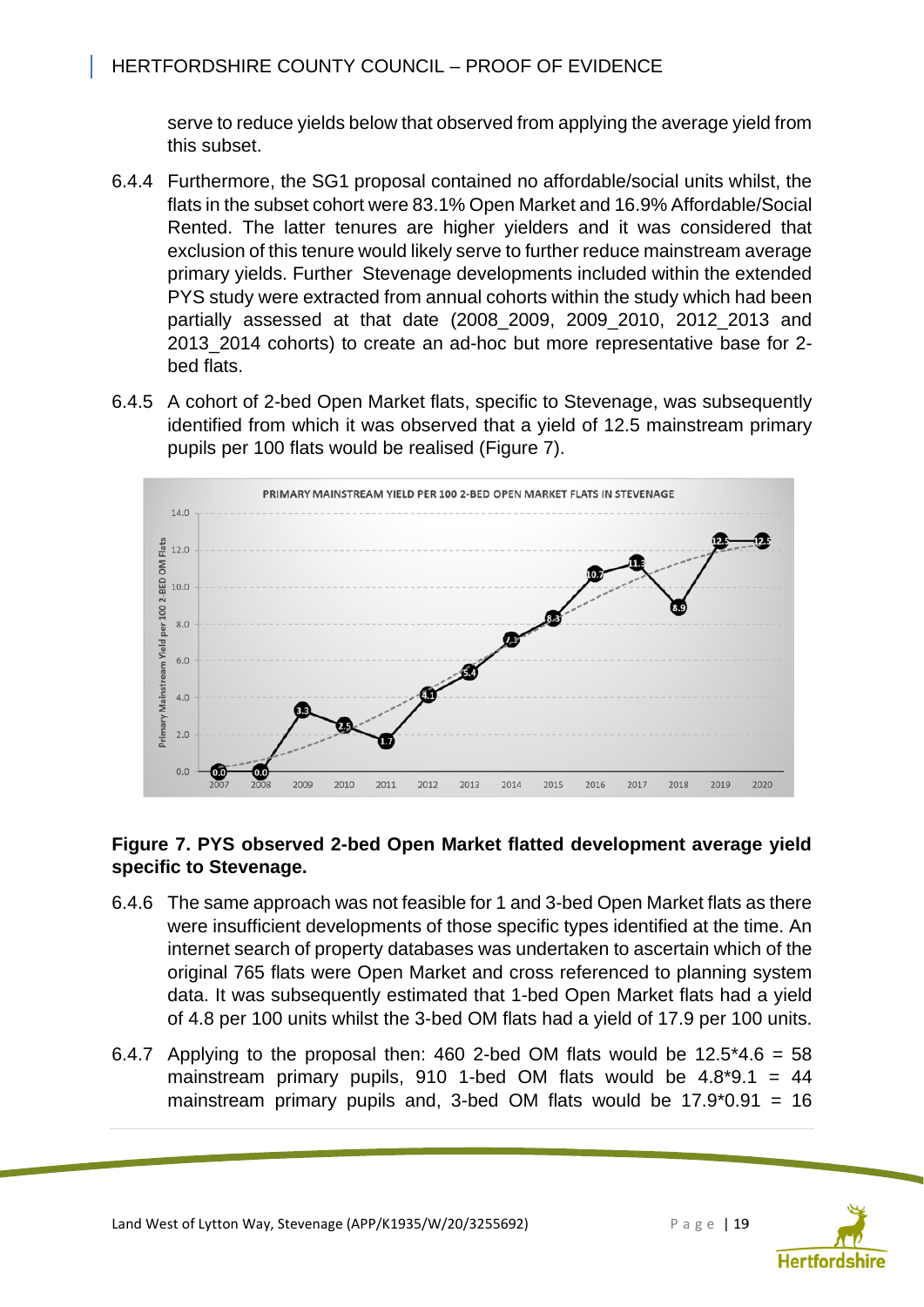mainstream primary pupils. The overall yield was therefore estimated to be 58 + 44 + 16 = 118 primary pupils or, 0.56FE. This equated to an overall development yield of  $118/1,470 = 0.083$  or 8.3 primary mainstream pupils per 100 flats.

6.4.8 Overall, the authority believes the requested contributions were conservative, based on the alternative and simpler method required at that time. Should the interim version of the HDM, controlled to PYS development average yield observations by development characteristics, be applied to these developments then the requested contribution would have been higher.

## **6.5. THE BHS PROPOSAL.**

- 6.5.1 The former BHS at 7 The Forum proposal consisted of 249 flats with no allocation for AR/SR. Of the Open Market flats 51.8% were 1-bed units (129) and 48.2% 2-bed units (120). An assessment of likely primary mainstream yield was undertaken after SG1 and prior to the PYS controlled version of HDM being available.
- 6.5.2 A yield rate of 3.2 per 100 units was applied to the OM 1-bed flats, this indicated that the 129 1-bed flats would yield  $(129/100)^*$ 3.2 = 4 mainstream primary pupils. The 1-bed OM yield rate of 3.2 per 100 units was applied for the BHS site as some of the developments included within the SG1 assessment were under review at that time and not used within the analysis; there was a subsequent lowering of the average 1-bed OM pupil product ratio.
- 6.5.3 The OM 2-bed yield rate determined within the SG1 assessment at 12.5 primary pupils per 100 flats was applied to the BHS site and indicated that the 120 Open Market 2-bed flats would yield  $(120/100)^*12.5 = 15$  mainstream primary pupils.
- 6.5.4 The total yield was therefore estimated to be  $15 + 4 = 19$  mainstream pupils, or 0.09FE, this equated to an overall yield rate of  $(19/249)$ <sup>\*</sup>100 = 7.6 per 100 units.

## **7. COMPARIONS OF LYTTON WAY PROJECTED PRIMARY YIELDS PER 100 FLATS TO THAT OBSERVED FROM THE COUNTY AVERAGE URBAN-HIGH DENSITY PYS (59) COHORT.**

- 7.1. The projected primary yield for Lytton Way was calculated in accordance with the methodology set out in section 2 and section 4 of this document. The projected peak yield value from the Model, adjusted based on PYS observed yields, was 76 children or 0.36 forms of entry (FE). An FE is equivalent to 30 children in each age group.
- 7.2. The Department for Education (DfE) indicate that local authorities should determine new build average pupil yield based on similar development characteristics only differentiated at district/borough level (in two-tier areas) when analysis shows substantial variations across the wider local authority area. To date no significant variation has been determined from emerging PYS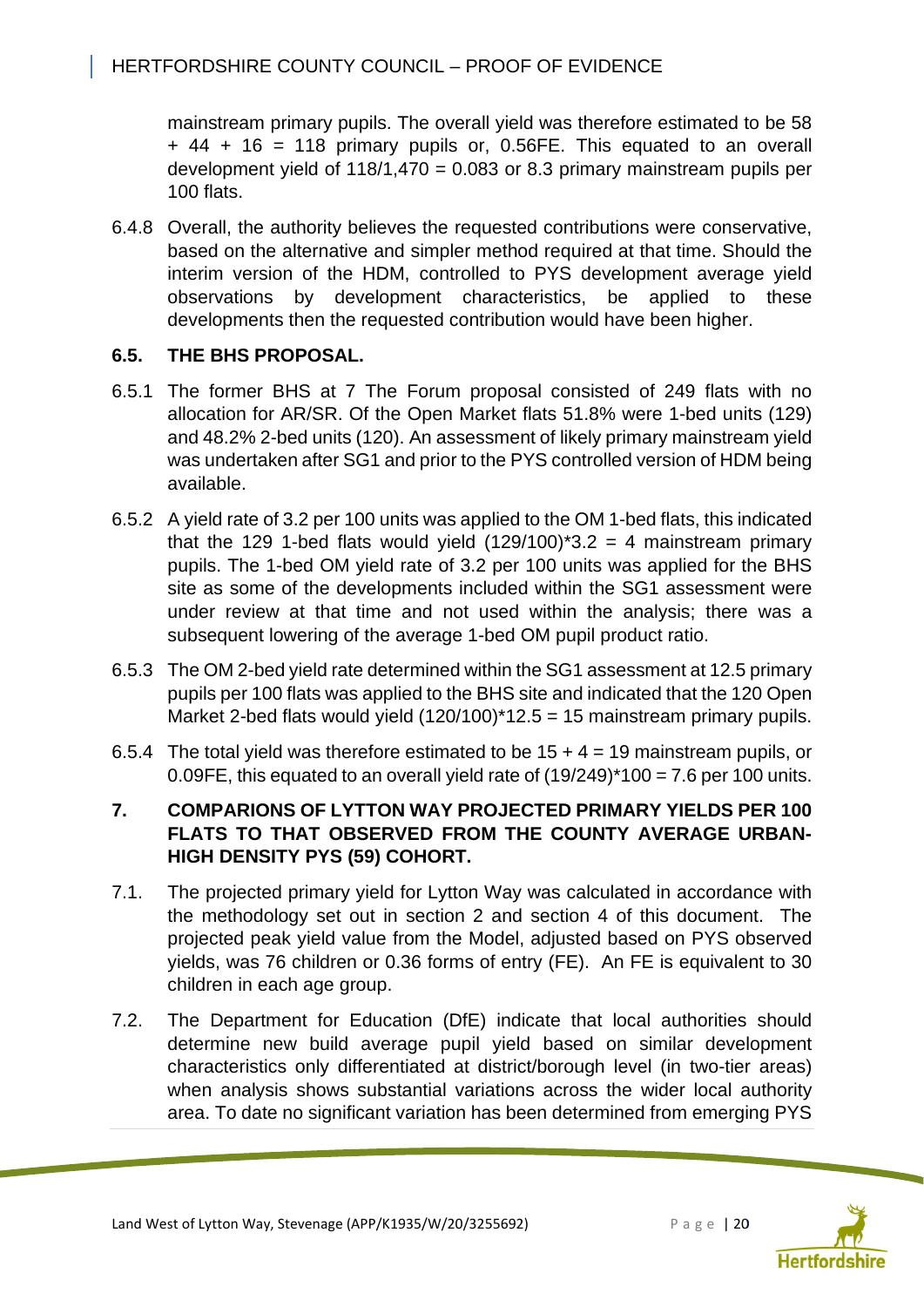data between that of SBC and the authority overall, as such a comparison to the county average is relevant.

- 7.3. As part of the ongoing HCC Pupil Yield Study (PYS) a subset cohort, termed the PYS 59 containing 6,359 dwellings, was determined for more detailed investigation to assist in informing pupil projections and emerging local plan representation whilst the larger study continued. This is the dataset against which the Model has been calibrated. This ensures that education contributions requested are as up to date as possible in accordance with Regulation 122 requirements and in consideration of the transitional period with emergence of DfE guidance.
- 7.4. The PYS 59 cohort incorporates developments from the 2008/09, 2012/13 and 2013/14 annual cohorts and as such there is interactive phasing of both trajectories and, balances in peaks and troughs, in mainstream yield as preferred following consultation with LPAs. Within this cohort 2,010 Flats were identified specifically within urban high-density (mostly flatted) developments, the same development type as that of the proposal.
- 7.5. Figure 8 displays the observed average mainstream primary yields 2008 to 2021. Primary mainstream yields consistently accumulate over the trajectory, and beyond development completion, from urban high-density flatted development but will not reach peak until several years following trajectory completion. Current 2021 mainstream primary yield is 16.3 per 100 flats, 5 years following trajectory completion, which represents the current county average position for developments of these characteristics although it should be noted that yields are still annually increasing, albeit at a decreasing rate.



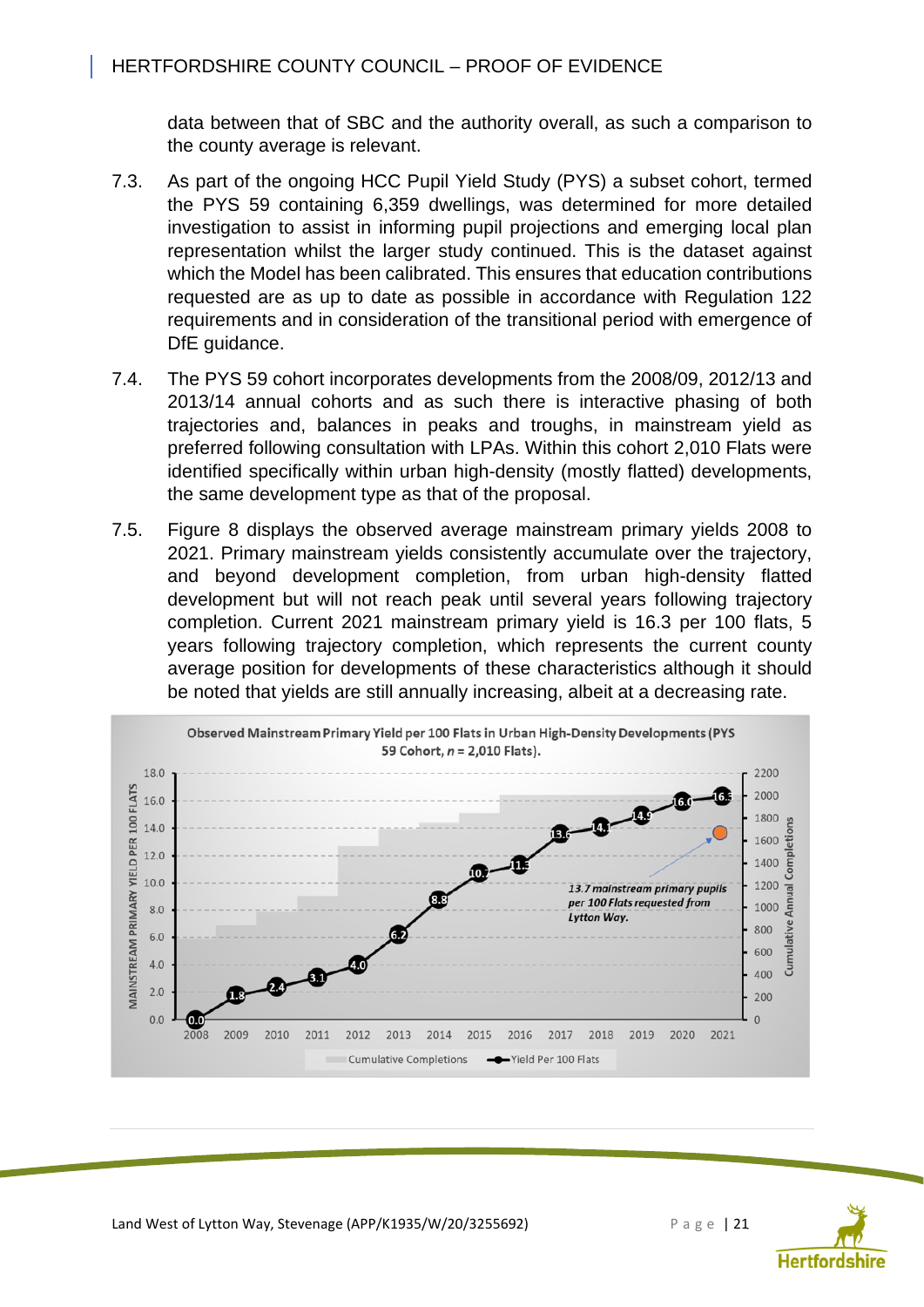## **Figure 8. Average mainstream primary yield per 100 flats from urban highdensity development (n = 2,010 flats) with the below-average request of 13.7 per 100 flats from Lytton Way displayed.**

- 7.6. The observed mainstream yields are an average arising from all 2,010 Flats in the included urban high-density development cohort. Whilst the overall cohort has known bed size and tenure, individual proposals which differ substantially from this will have higher, and lower, mainstream primary yields. Individual developments will therefore show variation above and below the average yield displayed.
- 7.7. The requested contribution calculated for Lytton Way, at 13.7 per 100 units  $([76/556]^*100 = 13.7)$  is shown and is 2.6 points less (16.0% below) than the county average flatted development primary yield in urban high-density settings. HCC has requested a contribution toward 76 primary pupils whereas the current county average urban high-density cohort indicates a yield of 90 primary pupils. However, the authority having considered the specific Lytton Way development mix has requested a less than average contribution for this proposal. This mainly occurs due to a lower proportion of higher yielding AR/SR flats at circa 9.4% although somewhat offset by a higher proportion of 3-bed flats than observed in the PYS 59 Urban High-Density cohort.
- 7.8. HCC believes this approach meets the requirements of Regulation 122 in a stringent manner, based on average development typology. Indications from the DfE are that average mainstream pupil yields observed from developments of similar characteristics are considered as being enough to meet the three tests under Regulation 122 of the CIL Act. There is no requirement to further compare development projected mainstream yields to other proposals also forthcoming through the planning system.
- 7.9. This is particularly relevant in instances where, for example, proposals have lower than average proportions of AR/SR dwellings and higher than average proportions of low yielding 1-bed flats. The authority believes that the requested mainstream primary contribution arising from the HDM, for Lytton Way, is therefore in accord with average on-the-ground observations for new build urban high-density flatted development within the boundaries of the authority when the specific proposal mix is considered.
- 7.10. As a final note, during the 2020/21 authority consultation process representations were received which raised concerns, principally, that the HDM did not take account of varying birth rates since 2011, new-build vacant properties which may exist, the interactive phasing of developments and, development churn (differences between ages of in and out movements from new-build developments). It is important to note that the PYS cohort mainstream yields as an on-the-ground longitudinal examination, 2008 to 2021,

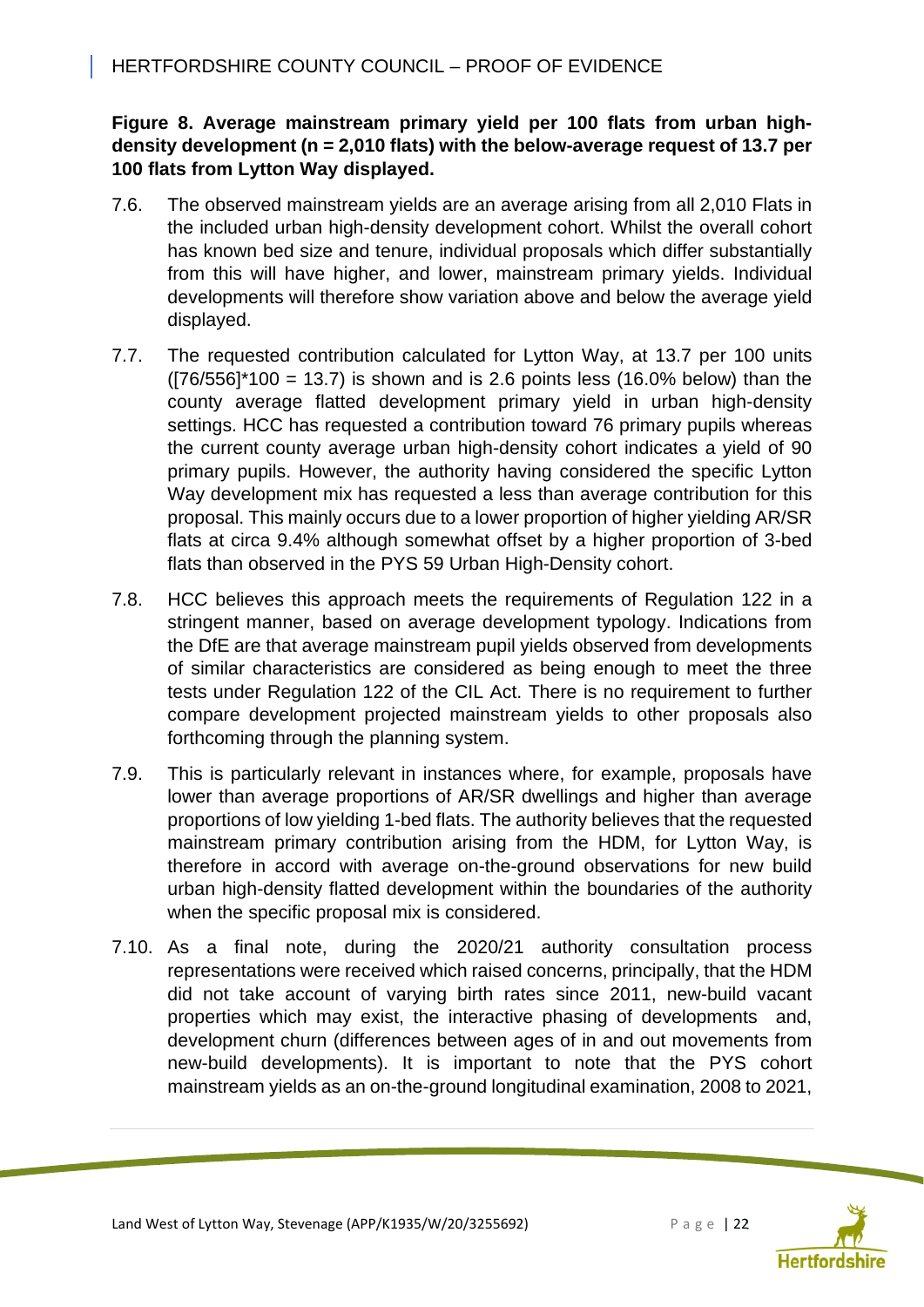would have been subject to such variable metrics and therefore provides an inclusive level of control for such factors, in aggregate, to HDM outputs.

## **8. ASSOCIATED DOCUMENTS**

- 8.1. A detailed explanation of how the Model works can be found in the document "2021 Guide to the Demographic Model". The document includes detail on how the Model is adjusted to align with data from the Pupil Yield Study.
- 8.2. A detailed explanation of the Pupil Yield Study can be found in the document "2021 PYS Methodology".
- 8.3. The documents listed in paragraphs 8.1 and 8.2 are publicly available on the county council's website at:

| <b>Document</b>               | Link                                    |
|-------------------------------|-----------------------------------------|
| 2021 Guide to the Demographic | https://www.hertfordshire.gov.uk/media- |
| Model                         | library/documents/about-the-            |
|                               | council/consultations/environment/2021- |
|                               | guide-to-the-demographic-model.pdf      |
| 2021 PYS Methodology          | https://www.hertfordshire.gov.uk/media- |
|                               | library/documents/about-the-            |
|                               | council/consultations/environment/2021- |
|                               | pys-methodology.pdf                     |

## **9. CONCLUSION.**

- 9.1. Mainstream primary contributions projected to arise from the proposal at Lytton Way are less than that observed from the county average urban high-density development cohort from up-to-date mainstream pupil yield research of 2,010 flats of similar characteristics. An under-average projection occurs as the authority considers development specific characteristics associated with the proposal. The calculation has been made using the methodology adopted by the county council to assess all developments in its area. The methodology is consistent with the approach taken and accepted elsewhere in the county since its adoption.
- 9.2. For the reasons set out in this document the primary phase pupil yield projection of 76 pupils (or 0.36FE) for Lytton Way is reasonable and proportionate, being lower than the county average for similar types of flatted development.
- 9.3. This proof demonstrates that the Model (as adjusted) is a reasonable and sound method of projecting pupil yield for the purposes of calculating education contributions, and that the financial contribution sought from the Council based on that projected pupil yield is therefore reasonable.